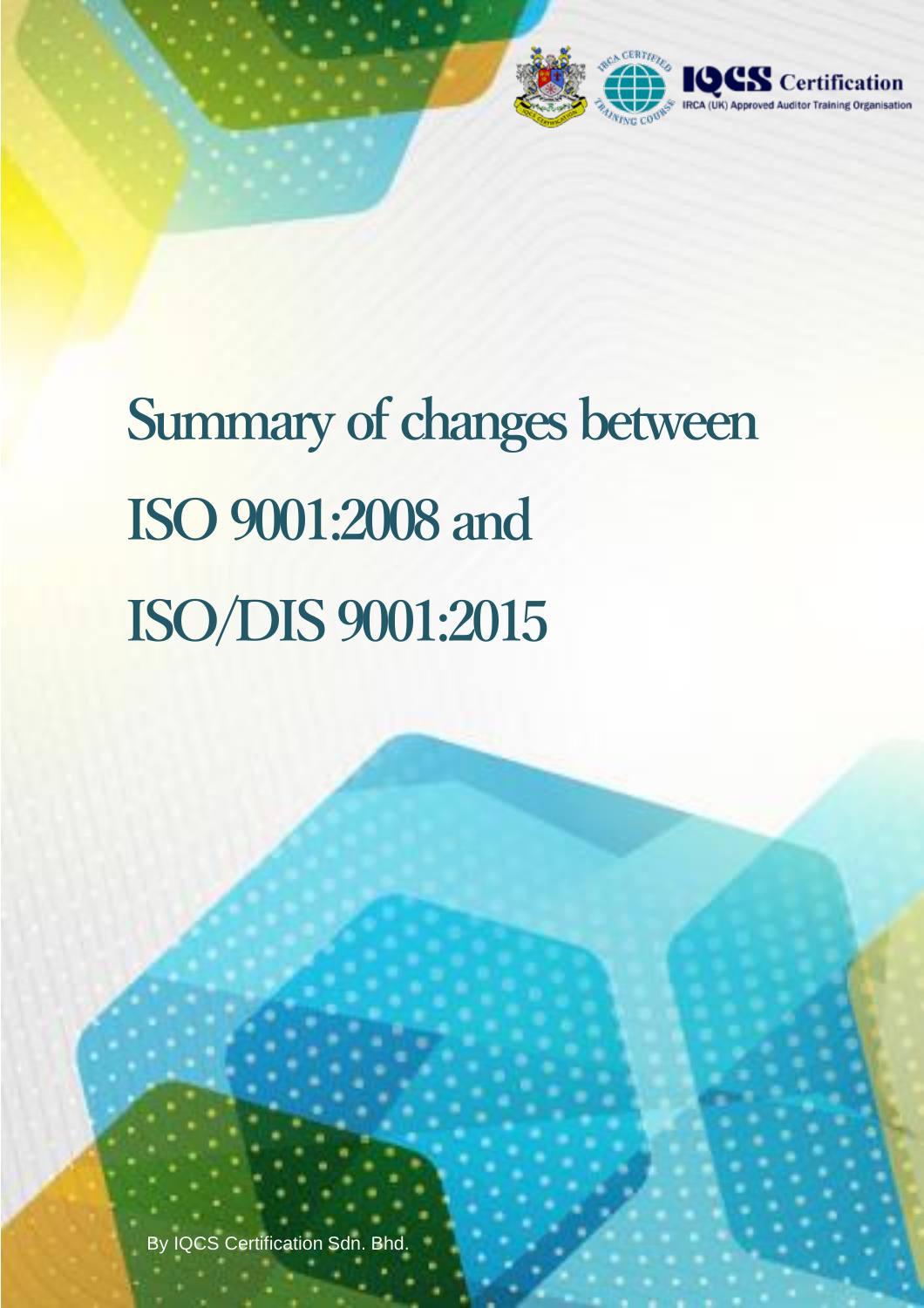# **Contents**

| Summary of changes<br>between ISO 9001:2008<br>and ISO/FDIS 9001:2015 |    |
|-----------------------------------------------------------------------|----|
| Annex B – Quality Management<br><b>Principles</b>                     | 28 |
| <b>Terms and Definitions</b>                                          |    |

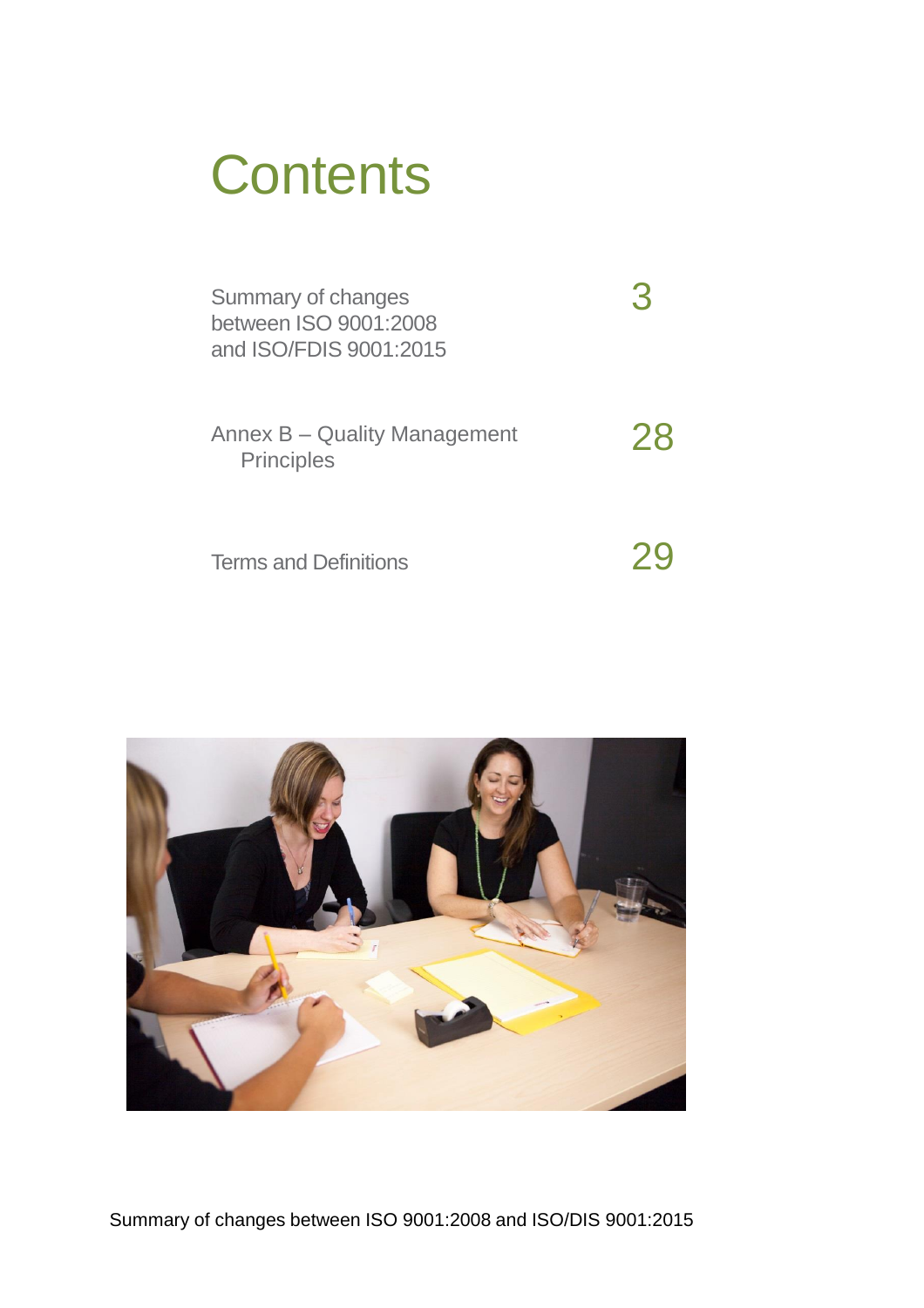

# **1 Scope**



### **Existing Clause No. 6 August 2018 Manual Summary of Changes**

'Product' becomes 'product or service' Note 1 b) Has been removed 1.2 Application, removed

# **2 Normative References**



There are no normative references – clause has been included to maintain numbering alignment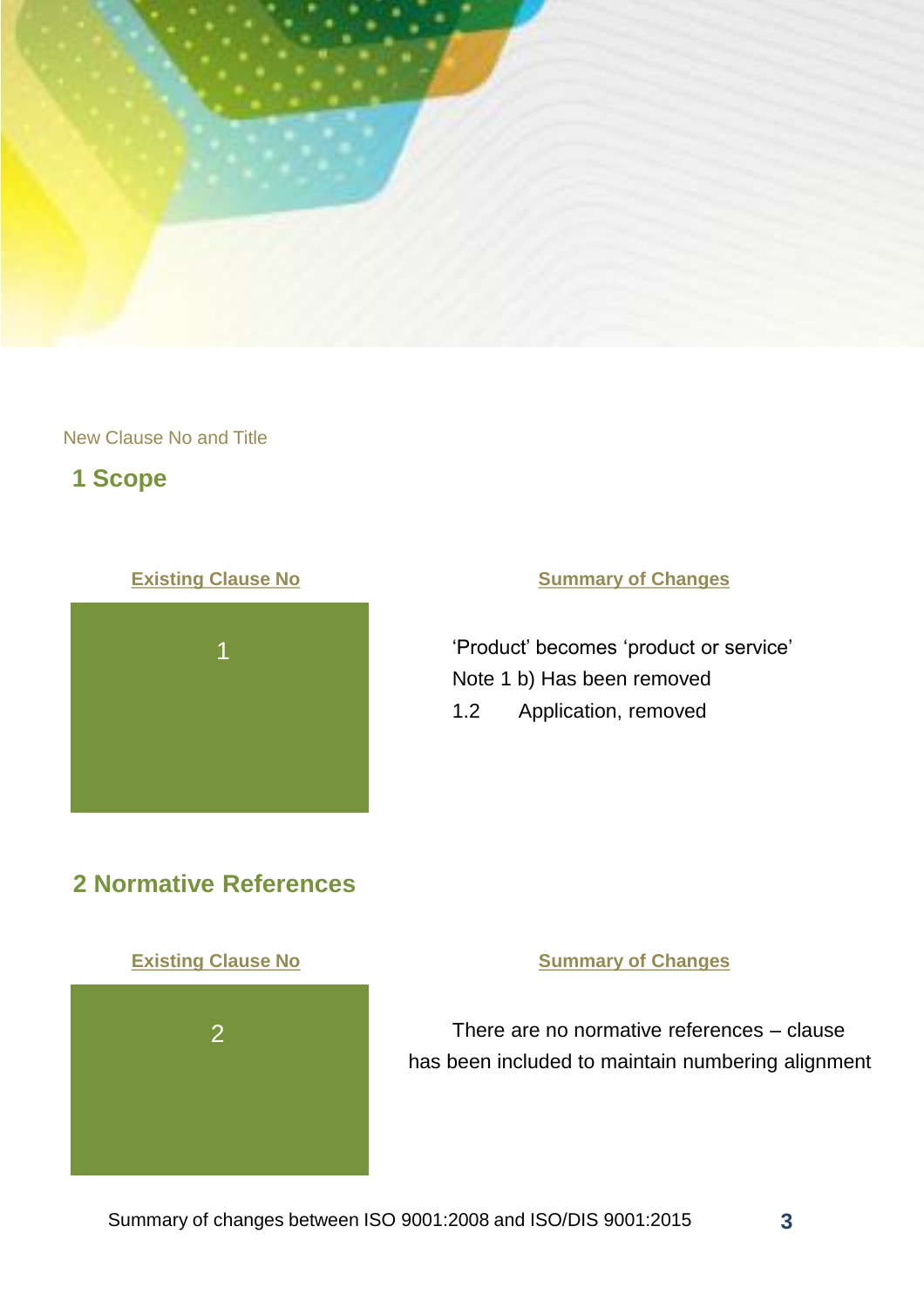

# **3 Terms & Definitions**



# **Existing Clause No. 6 August 2018 Manual Summary of Changes**

A list of common definitions included but may be removed later and put into ISO 9000:2015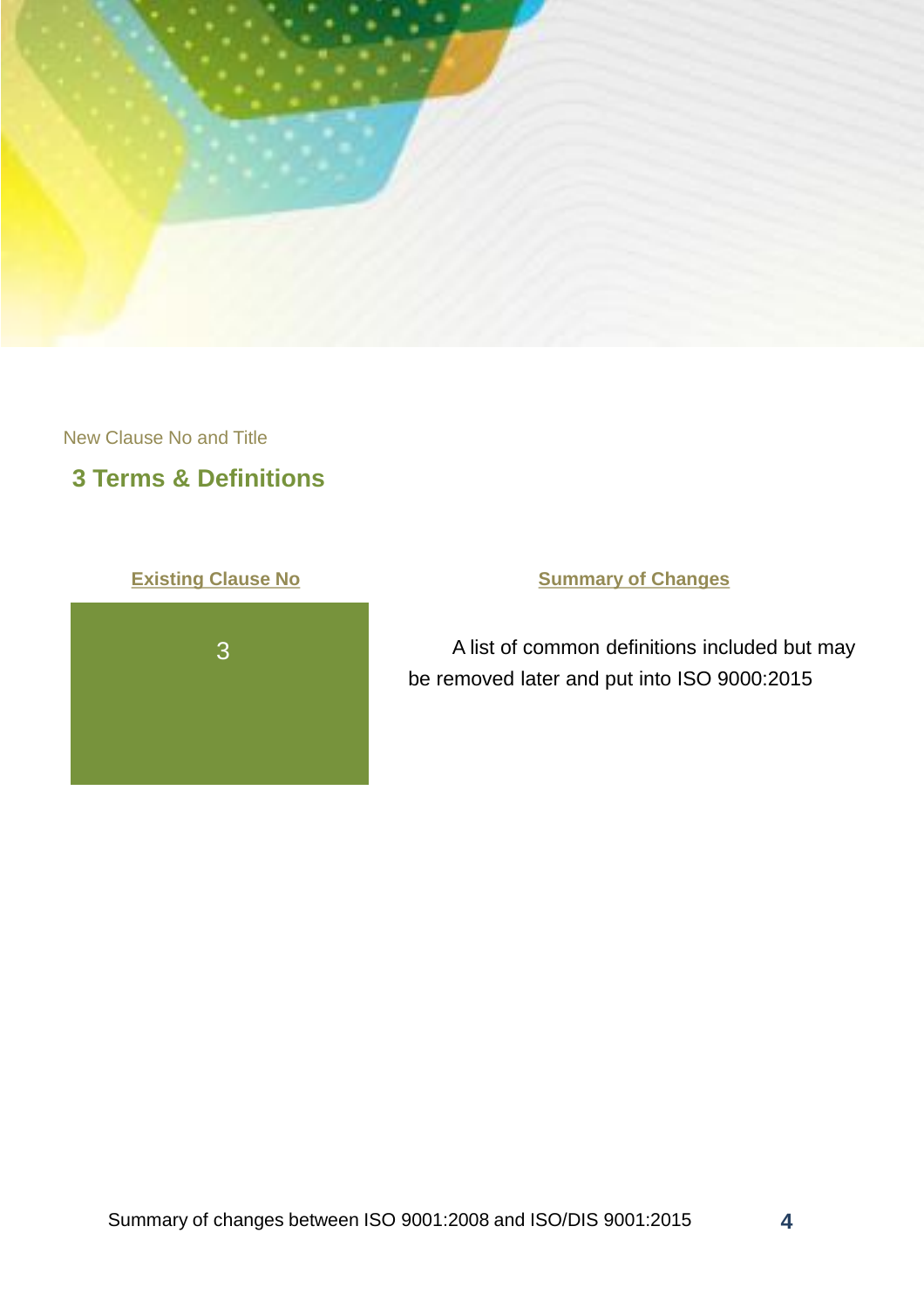

# **4 Context of the Organisation**



#### **Existing Clause No. 2018 19 Summary of Changes**

**4.1 Understanding the organisation and its context** – new clause

This is a new requirement in which the organisation is required to demonstrate that it understands what influences there are on it with regard to both internal and external issues and may affect its strategic direction e.g. where it sits in the marketplace and what effect changes may have on its future.

### **4.2 Understanding the needs and expectations of interested parties** – new clause

This is a new requirement and it requires the organisation ensure that their products and services meet customer and applicable statutory and regulatory requirements. They must identify who the interested parties are and monitor and review the information.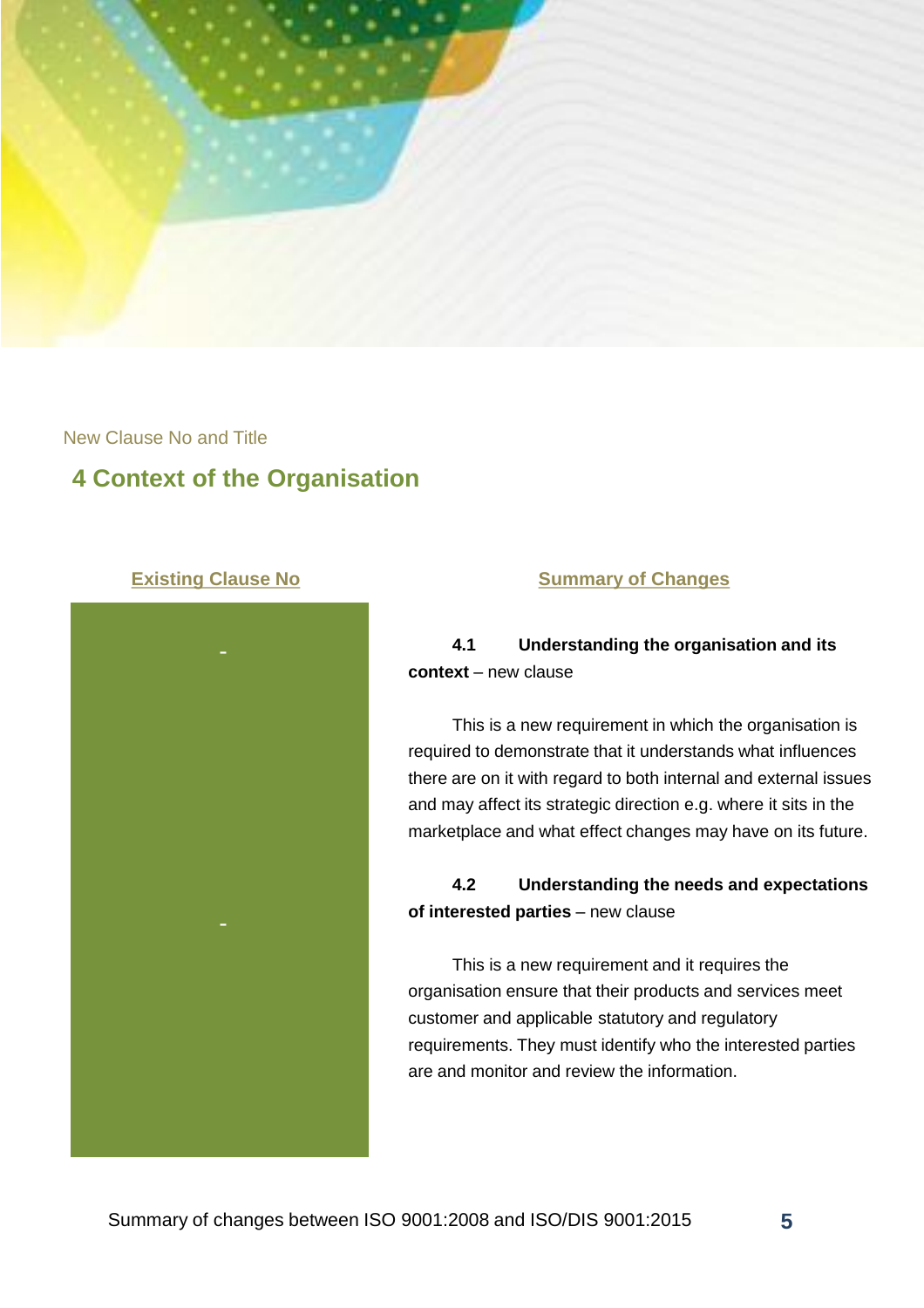

# **4 Context of the Organisation**



### **Existing Clause No. 6 August 2018 Manual Summary of Changes**

### **4.3 Determining the scope of the quality management system.**

This is now a stated requirement of the standard and requires the organisation to determine the boundaries and applicability of the QMS. It also makes reference to 4.1 – (the context of the organisation), 4.2 (the interested parties) and the products and services of the organization.

There is a statement regarding the application of all the clauses within the scope of the standard being applied and for a justification for any exclusions being made (previously under permissible exclusions).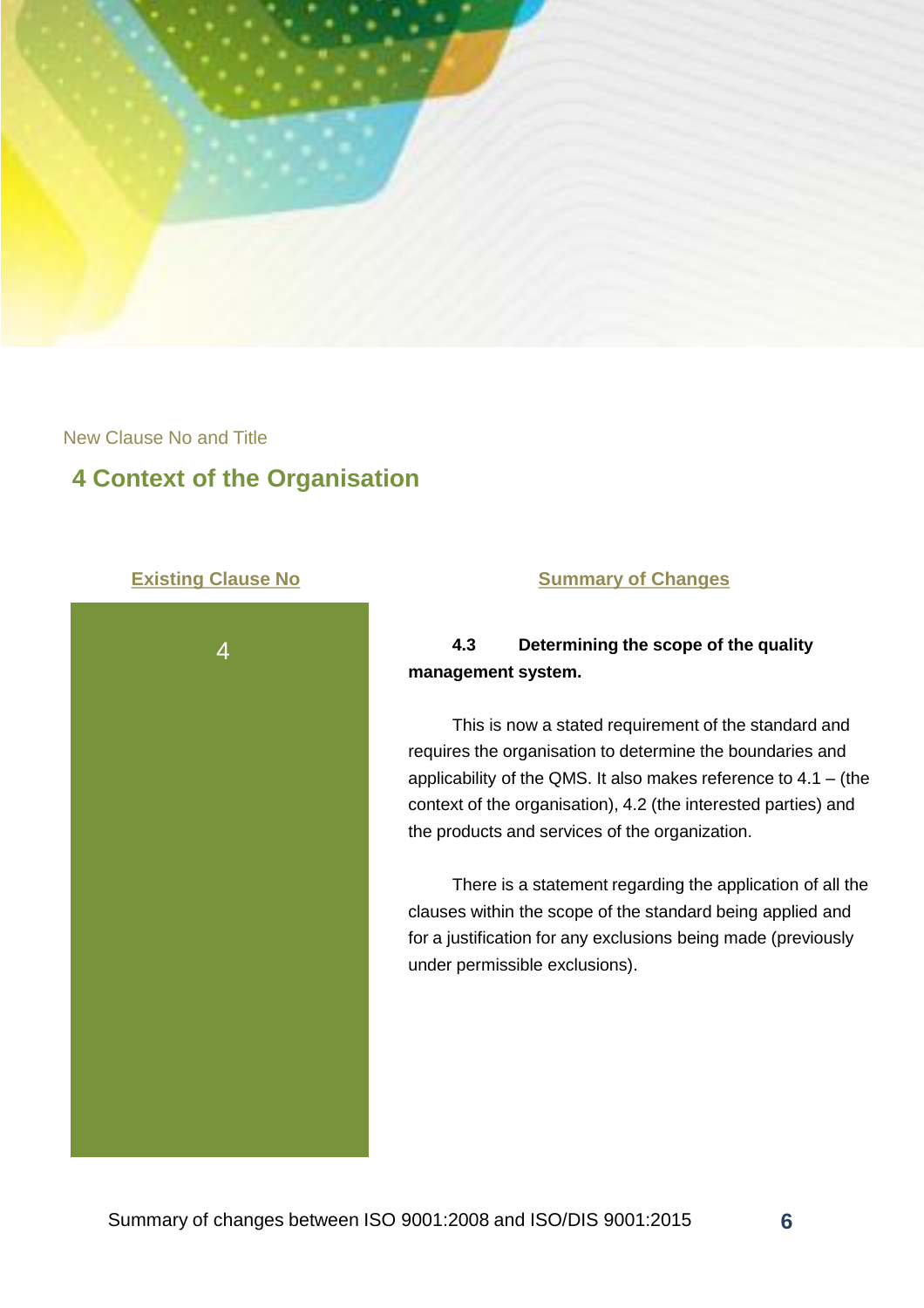

# **4 Context of the Organisation**



#### **Existing Clause No. 6 August 2018 Manual Summary of Changes**

**4.4 Quality management system and its processes** 

Still a requirement establish, implement, etc. a QMS.

The content is largely the same as the existing clause 4.1 apart from assigning responsibilities and authorities for the processes, and a requirement to determine the risks and opportunities. Whilst there is no specific mention of documented procedures, it does state that the organisation shall maintain documented information to the extent necessary to support the operation of the processes and to retain documented information to have confidence that processes are working as planned.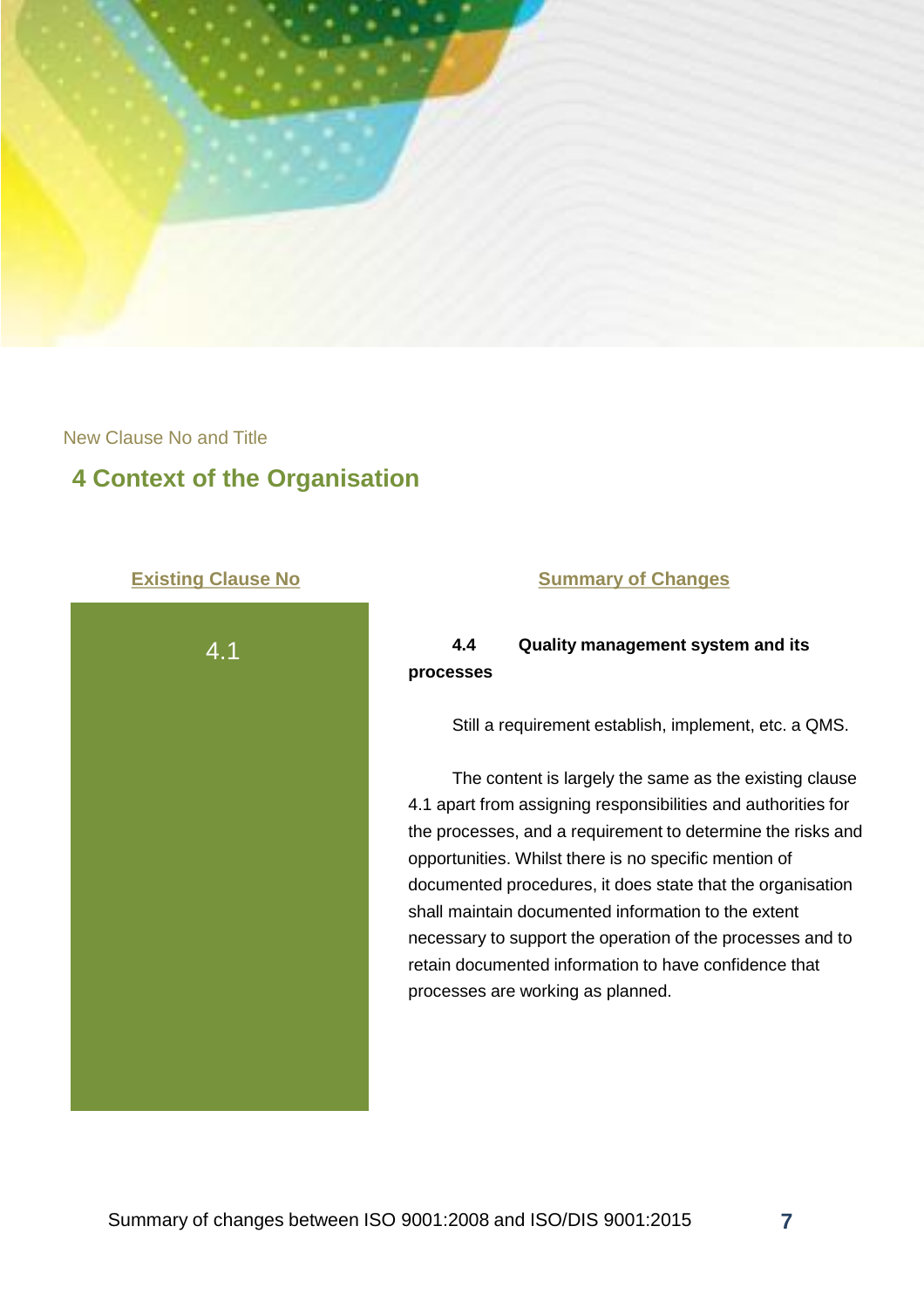

# **5 Leadership**



#### **Existing Clause No. 2018 19 Summary of Changes**

**5.1 Leadership and commitment**

### **5.1.1 Leadership and commitment for the quality management system**

This is a new clause title but it contains much of what is currently in section 5, it. There is a requirement for top management to take accountability for the effectiveness of the QMS; demonstrate leadership and commitment with respect to the QMS e.g. ensuring the policy and objectives are compatible with the strategic direction, the policy is understood and followed, the QMS is integrated into the organisation's business processes; promote awareness of the process approach and improvement etc.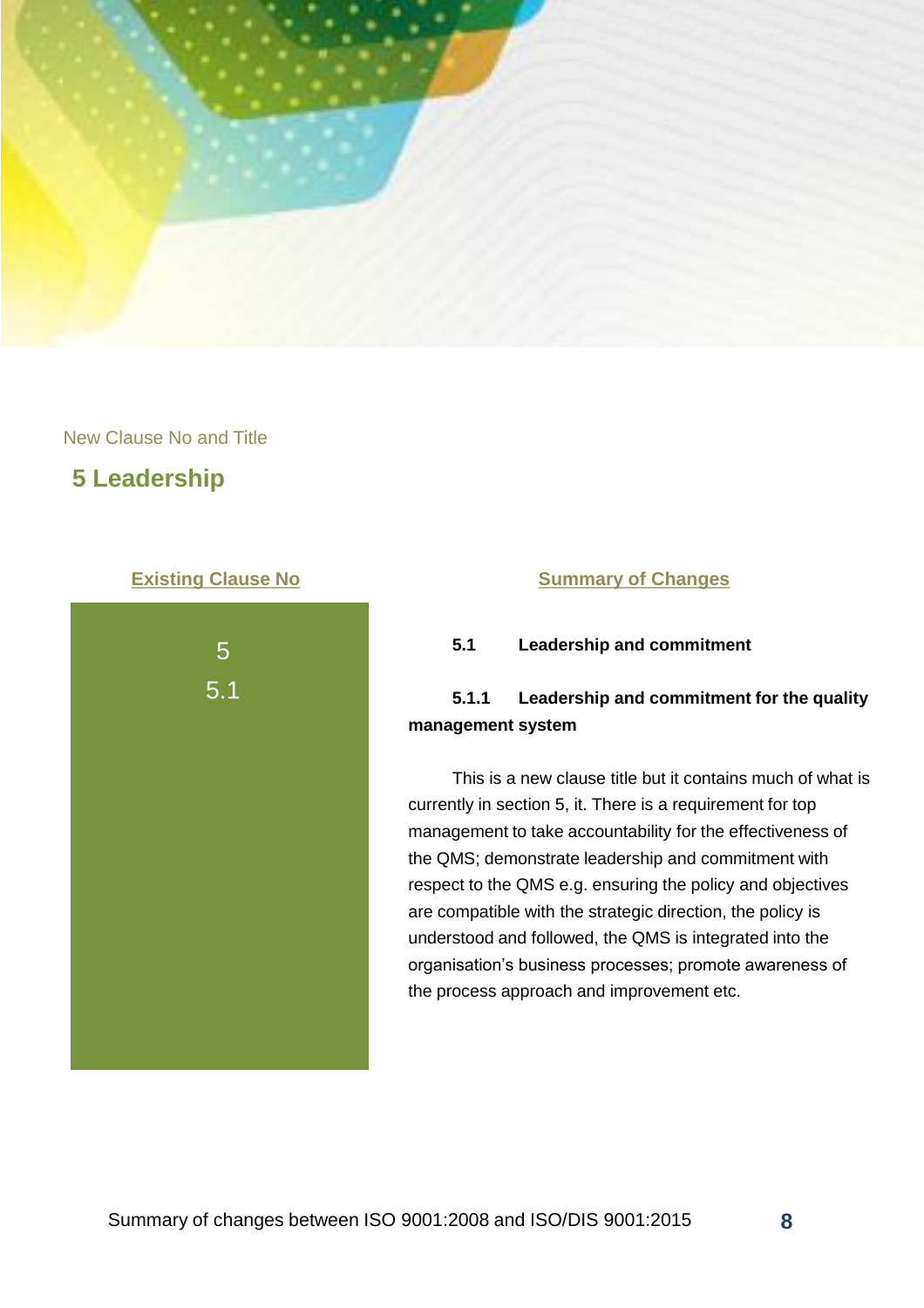

# **5 Leadership**



#### **Existing Clause No. 6 August 2018 Manual Summary of Changes**

#### **5.1.2 Customer focus**

This relates to demonstrating leadership and commitment to customers – there are additional requirements based on the need to determine statutory and regulatory requirements which are applicable; the risks and opportunities are determined and addressed; the focus is on consistently providing conforming product to customers and focussing on enhancing customer satisfaction.

#### **5.2 Quality policy**

Largely unchanged from current version but does have some additional requirements about its availability to relevant interested parties and being available as documented information.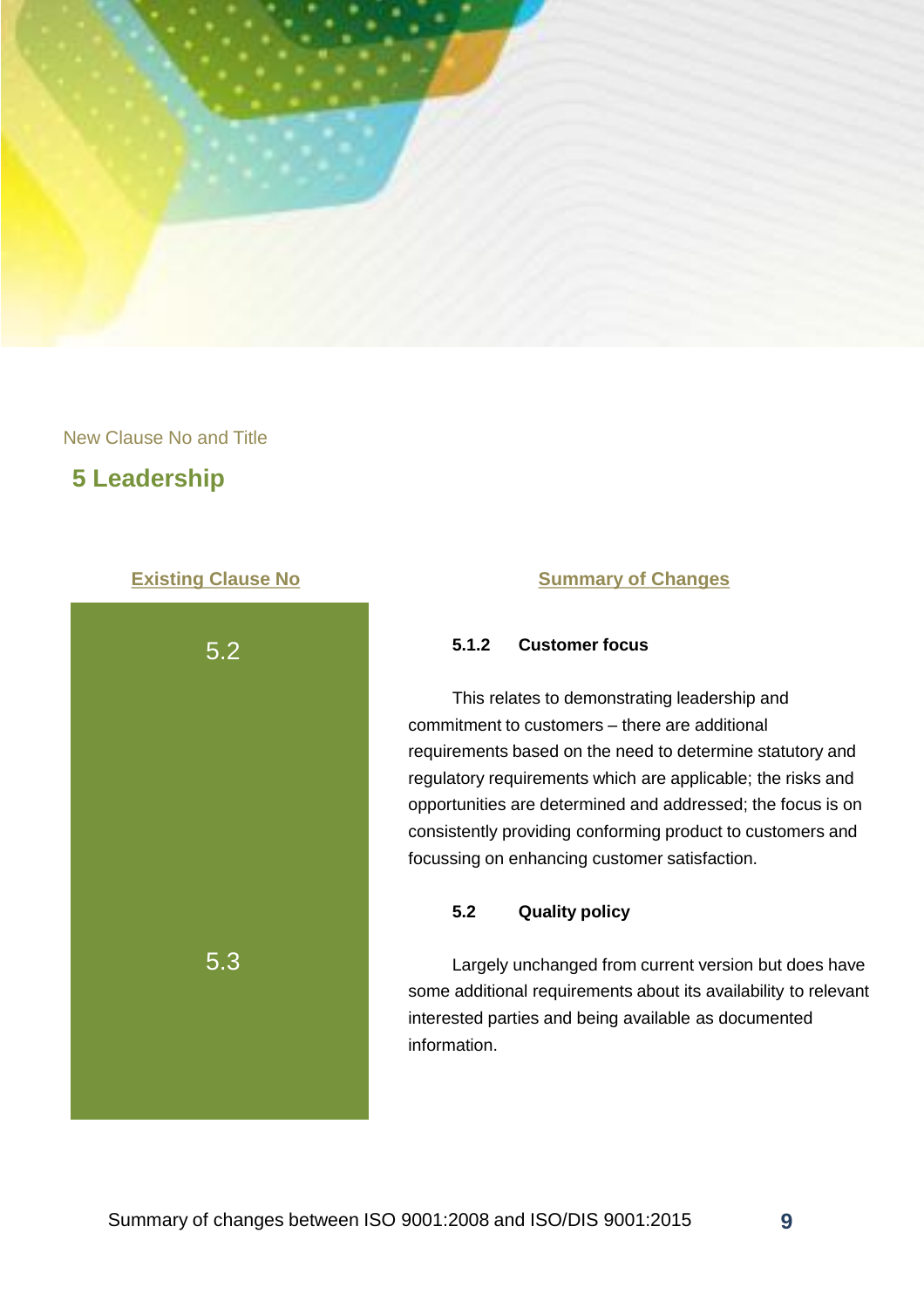

# **5 Leadership**



### **Existing Clause No. 6 August 2018 Manual Summary of Changes**

### **5.3 Organisational roles, responsibilities and authorities**

Small changes to existing requirements and whilst it has removed the explicit requirement for the appointment of a management representative, the activities that person undertook are still there.

In addition to the previous requirements, it has added 'ensuring that the processes are delivering their intended outputs'; plus reporting the need for change or innovation; plus ensuring the promotion of customer focus and what was previously in 5.4.2 b) regarding maintaining the integrity of the QMS has been put under this heading instead.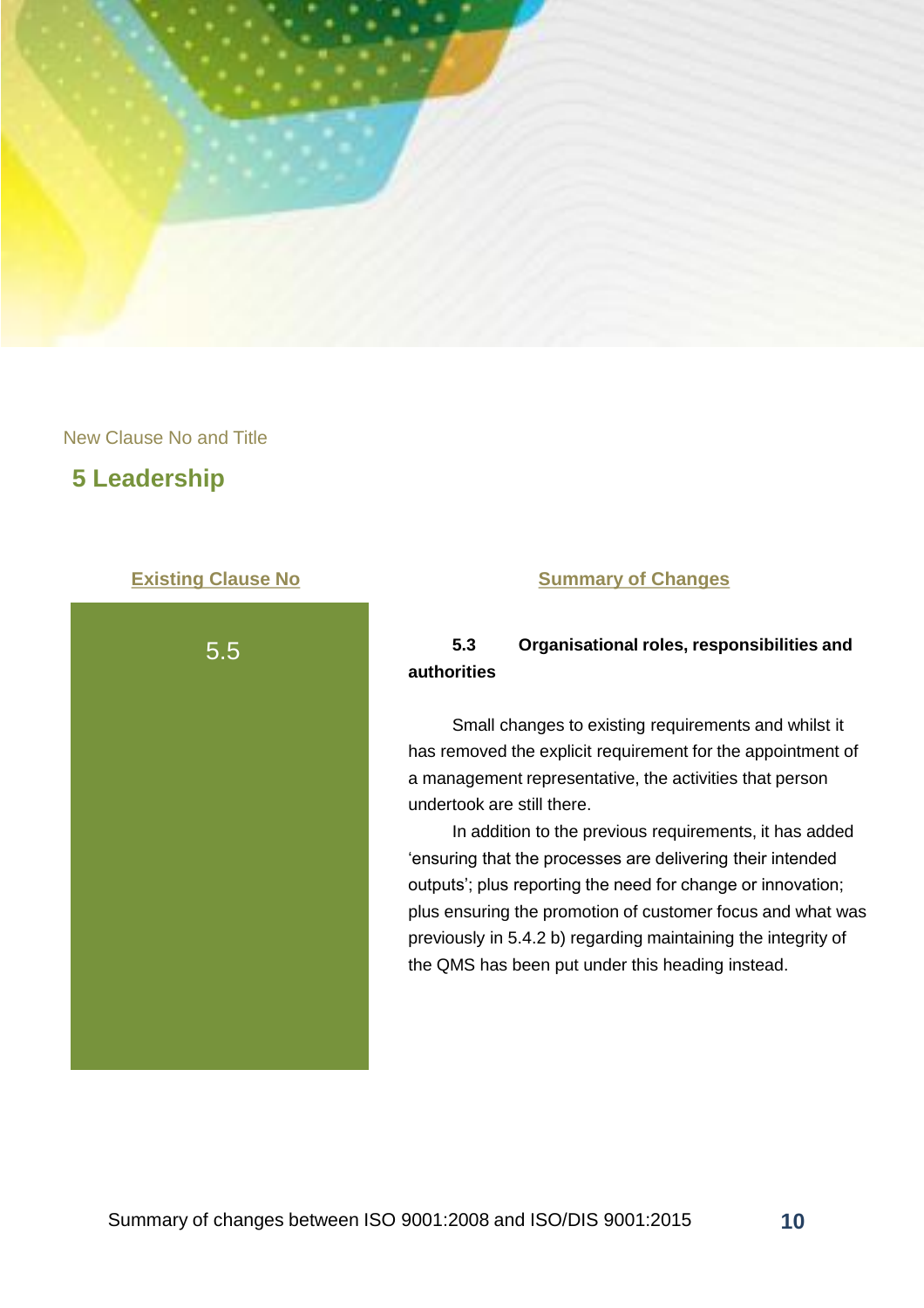

# **6 Planning for the QMS**



#### **Existing Clause No. 6 August 2018 Manual Summary of Changes**

### **6.1 Actions to address risks and opportunities**

**6.1.1** The general requirement here is that the QMS must be able to achieve its intended outcomes and refers back to clauses 4.1 & 4.2 as well as the need to determine risks & opportunities.

**6.1.2** Having identified the risks and opportunities, there is now a requirement to plan actions to address them and how to integrate them into the QMS and evaluate the effectiveness of these actions. It does point out that the actions should be proportionate.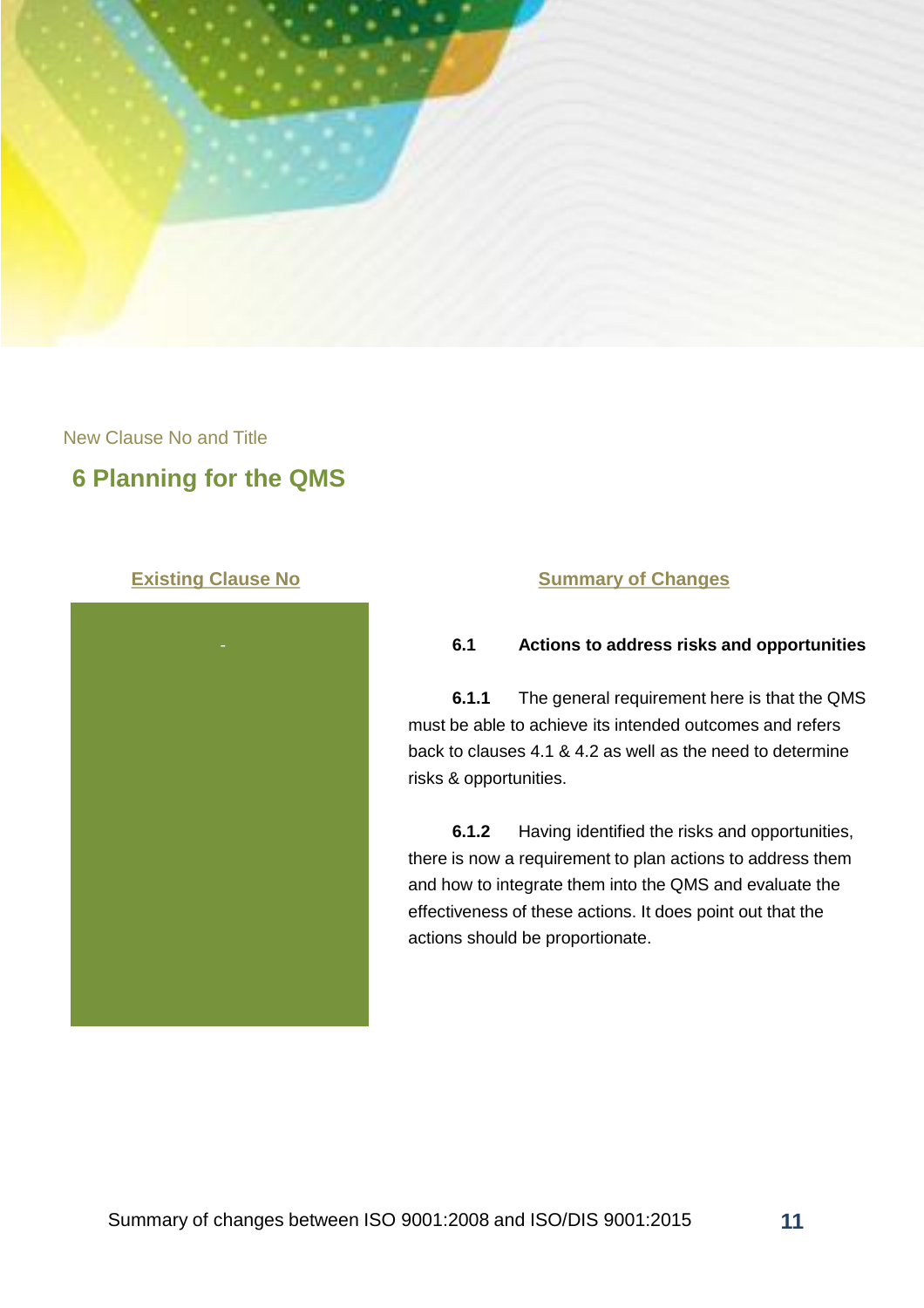

# **6 Planning for the QMS**



#### **Existing Clause No. 6 August 2018 Manual Summary of Changes**

### **6.2 Quality objectives and planning to achieve them**

**6.2.1** This is the existing requirement for quality objectives but has additional requirements for them to be measurable, be relevant to conformity of products and services and customer satisfaction. There are also requirements to monitor, communicate and update the objectives and they must be documented.

**6.2.2** A new requirement is for the objectives to be planned with respect to what will be done, what resources will be required, who is responsible, timescales for completion and how results will be evaluated.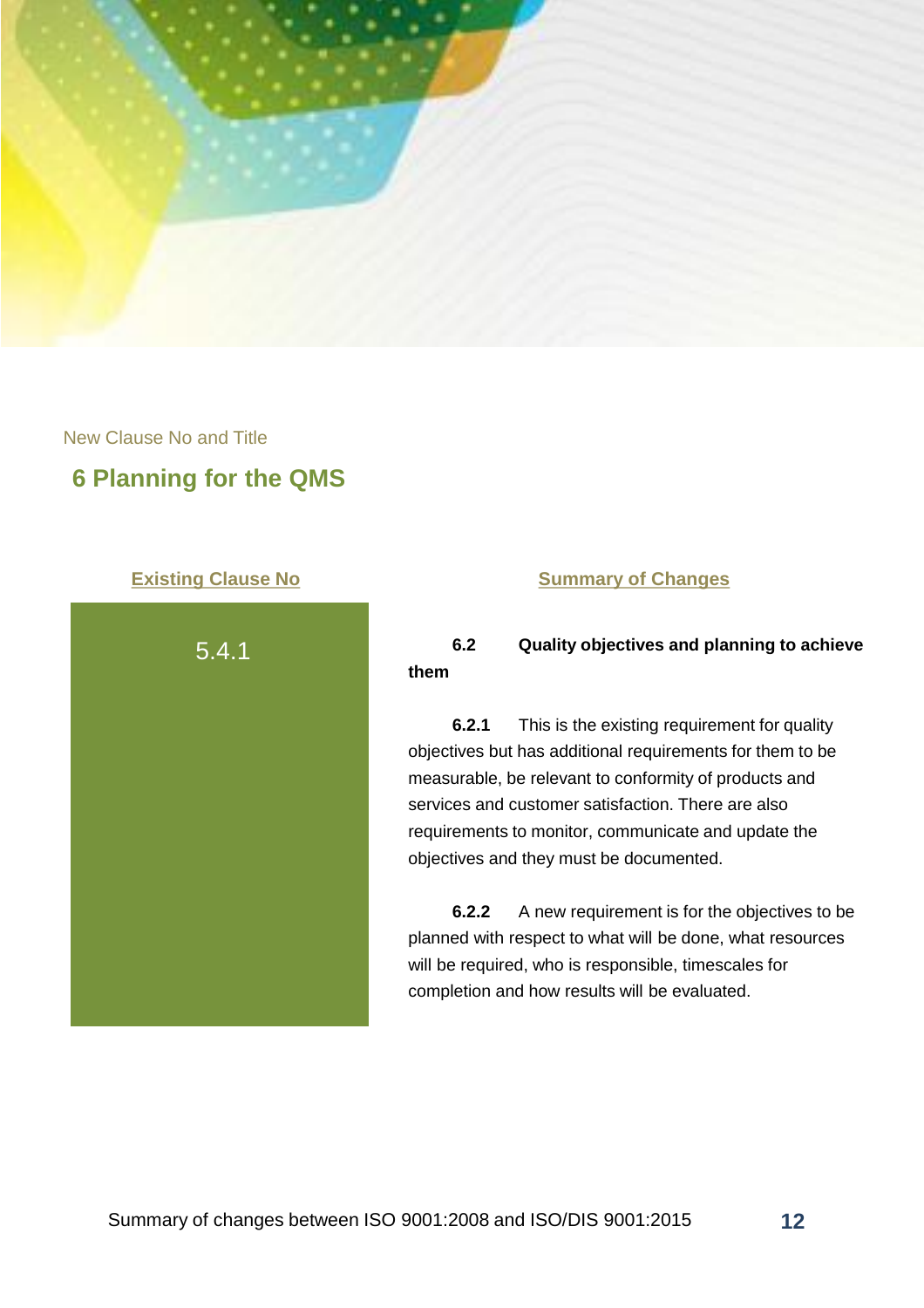

# **6 Planning for the QMS**



### **Existing Clause No. 6 August 2018 Manual Summary of Changes**

### **6.3 Planning of changes**

When the need to change the QMS has been identified, the organisation must consider the purpose and consequences of the change, the risks to the integrity of the QMS, the availability of resources and the allocation of responsibilities and authorities.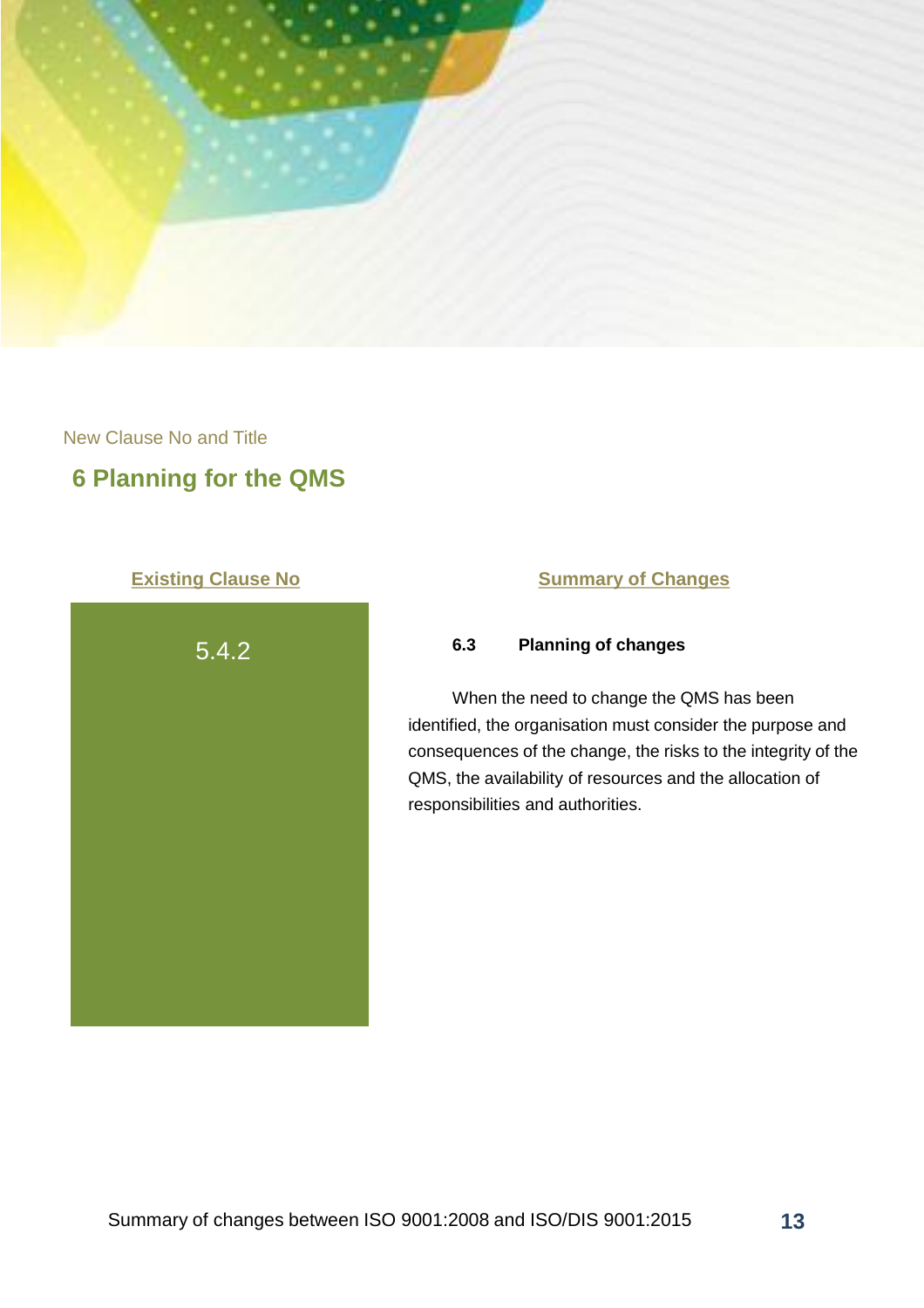

# **7 Support**



#### **Existing Clause No. 6 August 2018 Manual Summary of Changes**

### **7.1 Resources**

#### **7.1.1 General**

A basic requirement to determine and provide sufficient resources to establish and maintain a QMS. It also calls for consideration of which resources will be provided internally as opposed to those which will be sourced externally.

#### **7.1.2 People**

One type of resource identified is people, the requirement is to provide the persons needed to meet requirements and to effectively operate the QMS.

#### **7.1.3 Infrastructure**

Virtually unchanged from present 6.3. The examples are now in a note rather than in the main text.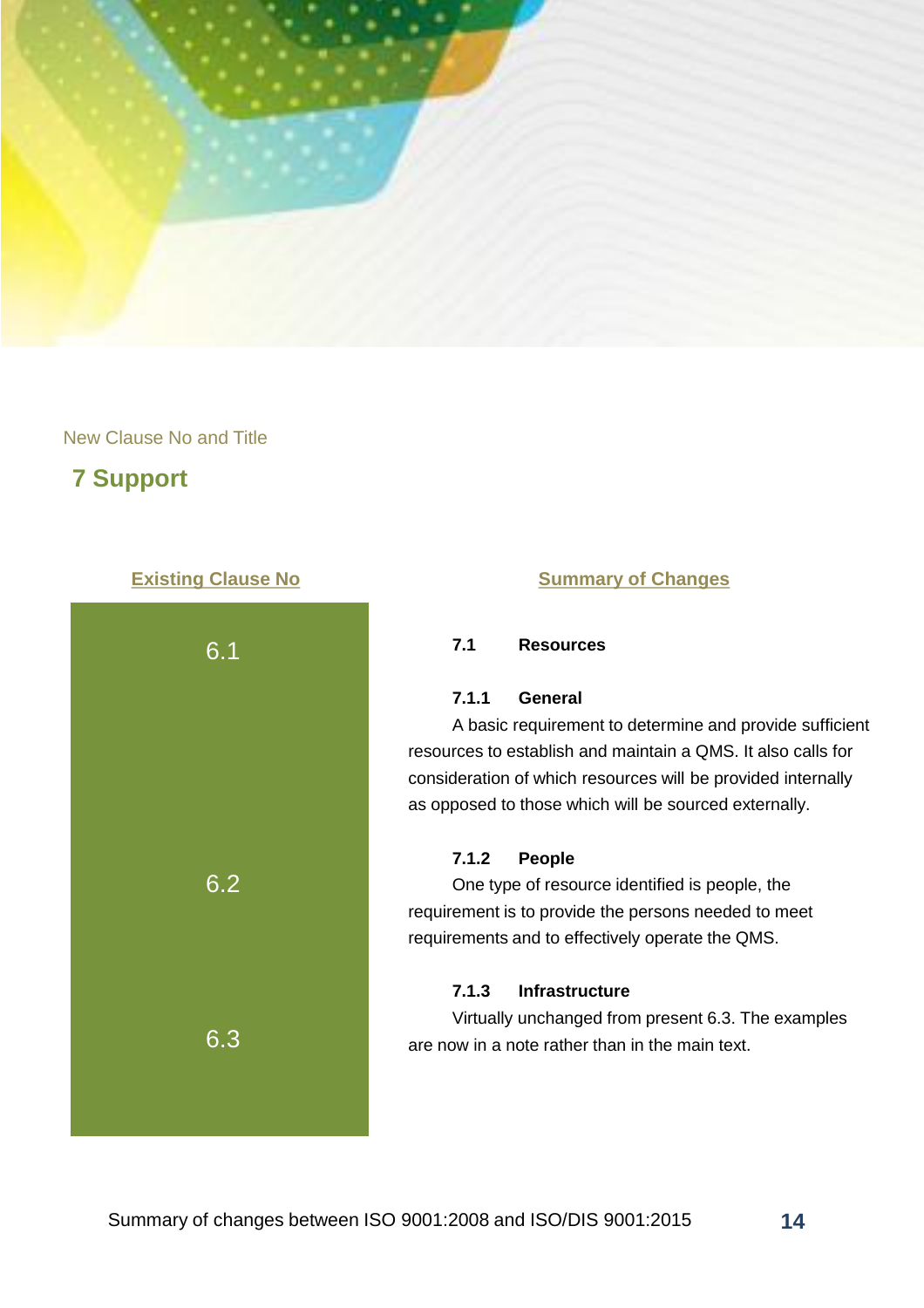

# **7 Support**



#### **Existing Clause No. 2018 19 Summary of Changes**

**7.1.4 Environment for the operation of processes** This is also largely unchanged from the current 6.4.

#### **7.1.5 Monitoring and measuring resources**

A slight change in the title (resources rather than equipment) compared to the current 7.6, the requirements of this clause have been changed a reasonable amount but the intent is very much the same as currently.

#### **7.1.6 Organisational knowledge**

This is a new requirement which calls for the organisation to determine the levels of knowledge needed to control its processes and to achieve conformity of products and services.

### **7.2 Competence**

This is currently addressed under clause 6.2 and is mostly unchanged – it has been spread out across a number of clause headings.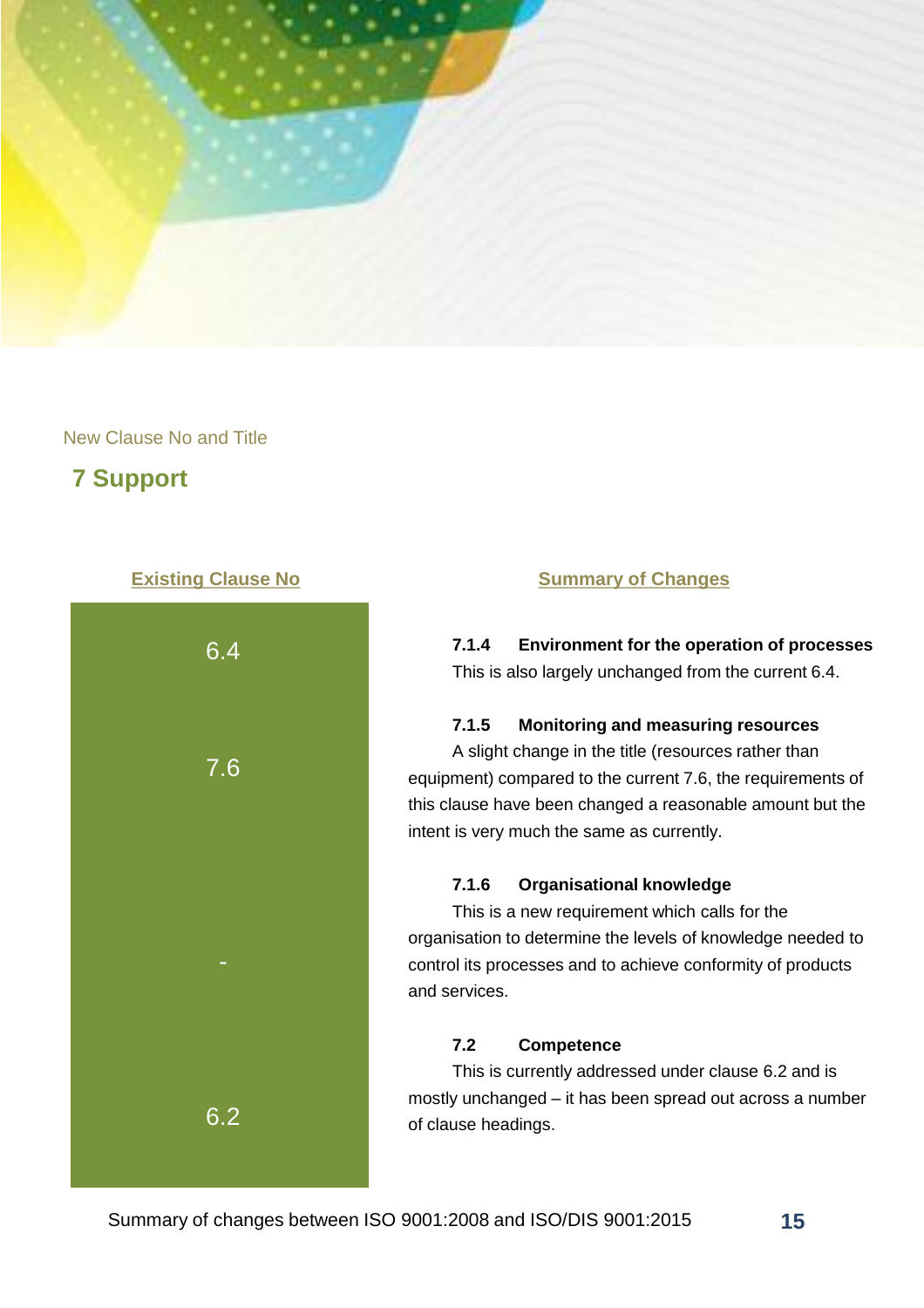

# **7 Support**



#### **Existing Clause No. 2018 19 Summary of Changes**

### **7.3 Awareness**

This was mostly previously addressed under clause 6.2.2 but has added the need for people to be aware of the quality policy and objectives and the implications of not conforming to the QMS.

#### **7.4 Communication**

This previously related to internal communication. It has now been expanded and includes internal and external communication along with when, how and with whom to communicate.

#### **7.5 Documented information**

#### **7.5.1 General**

Whereas the current version of ISO 9001 has 2 clauses relating to the control of documents and records, the proposed changes include changing the title to documented information – which includes both documents and records. This is broken down into information required by the standard and that required by the organisation.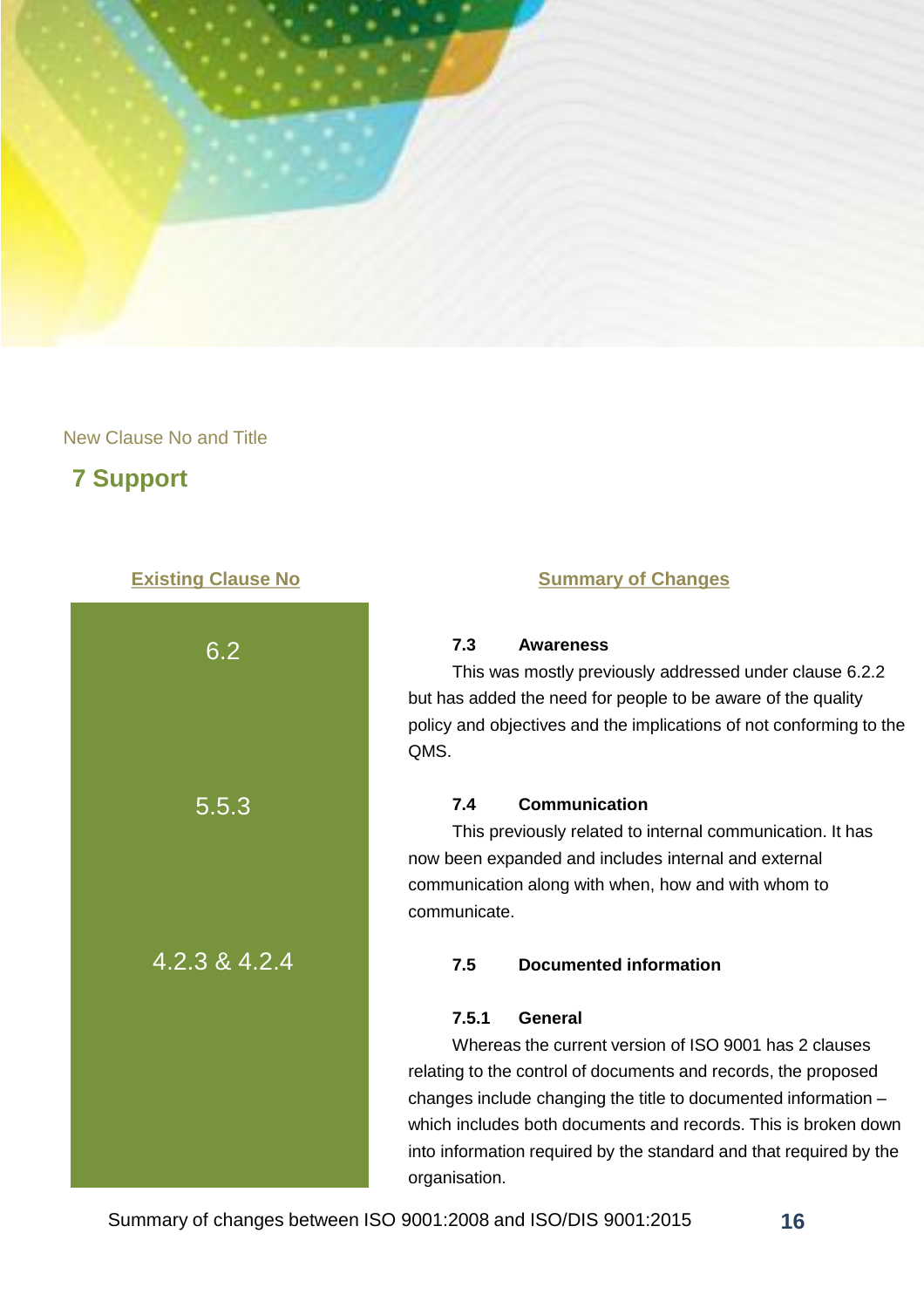

# **7 Support**



### **Existing Clause No. 6 No. 2 Summary of Changes**

### **7.5.2 Creating and updating**

This is a new clause, though the intent to do these actions has always been there but now there is more detail included.

#### **7.5.3 Control of documented information**

These requirements are virtually the same as are currently in clauses 4.2.3 & 4.2.4 of ISO 9001:2008, though it is now more clearly stated.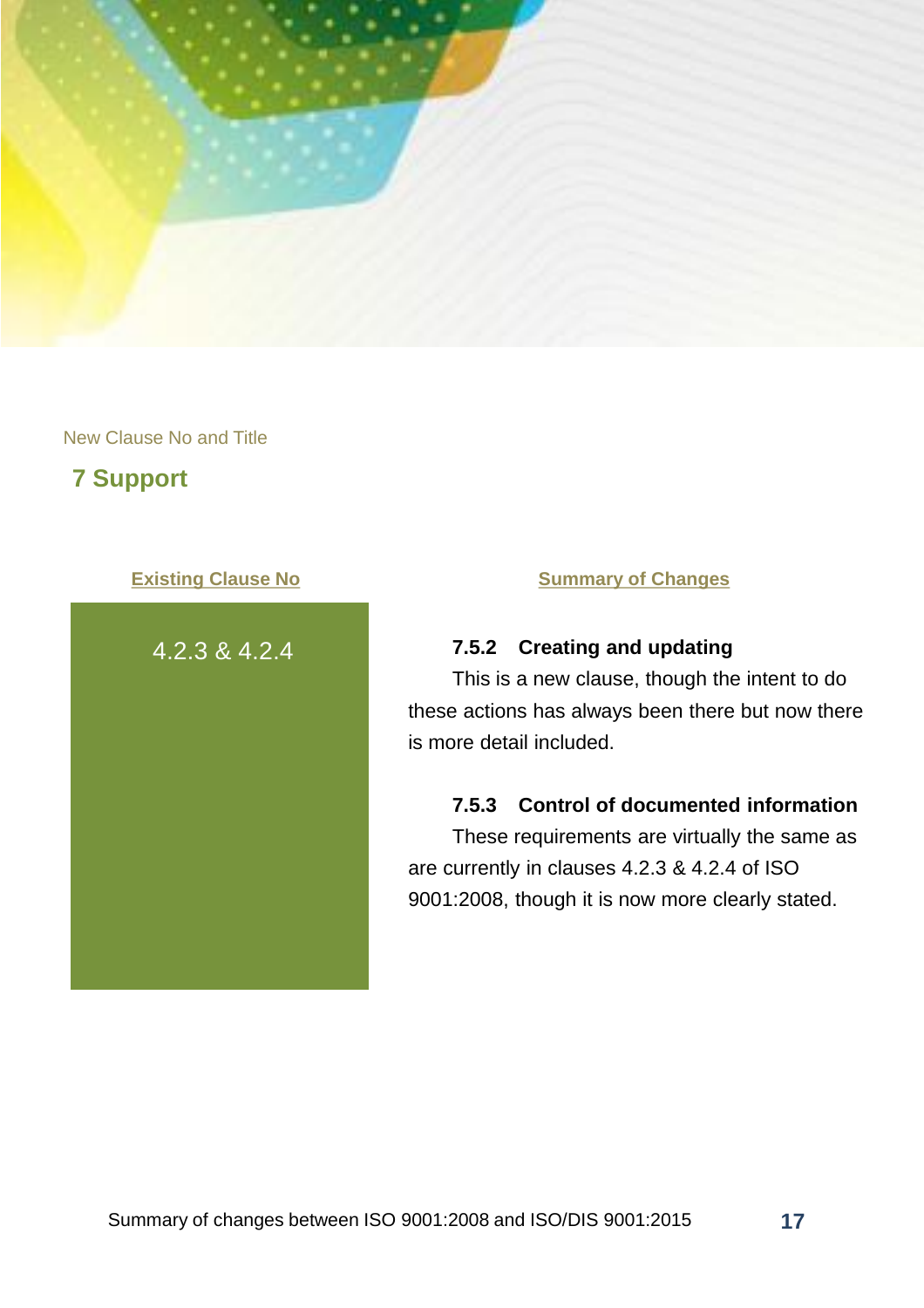

# **8 Operation**

| 7.1   |  |
|-------|--|
| 7.2   |  |
| 7.2.3 |  |
|       |  |
| 7.2.1 |  |
|       |  |

#### **Existing Clause No. 2018 19 Summary of Changes**

#### **8.1 Operational planning and control**

This is the equivalent of the current clause 7.1 and the intent is largely unchanged though there are a few small additions and clarifications, plus the requirement to control any outsourced processes is now located here.

### **8.2 Determination of requirements for products and services**

#### **8.2.1 Customer communication**

This is much the same as the current clause but customer property and the need for contingency actions have been added.

### **8.2.2 Determination of requirements related to products and services**

This is almost identical to the current clause 7.2.1 but it has been simplified and the reference to post delivery activities has been removed and put into 8.2.3.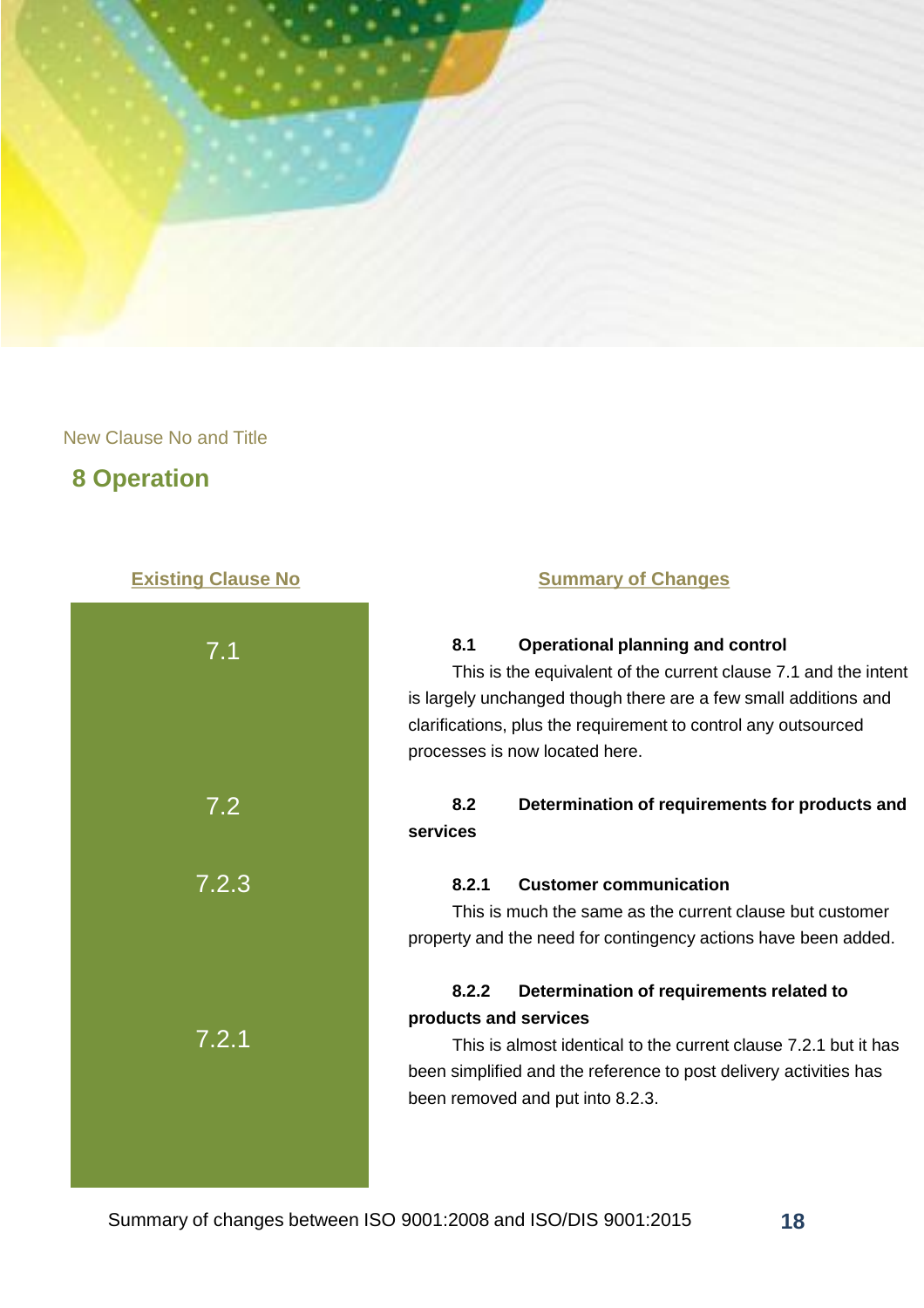

# **8 Operation**



#### **Existing Clause No. 2018 19 Summary of Changes**

### **8.2.3 Review of requirements related to products and services**

Once again, this is almost identical to the existing requirements in clause 7.2.2.

### **8.3 Design and development of products and services**

This is the replacement for the current clause 7.3 and largely requires the same controls but the clause has been simplified.

### **8.4 Control of externally provided products and services**

This requirement includes what is currently included in the purchasing clause (7.4) and it also includes any outsourced processes (currently addressed in clause 4.1).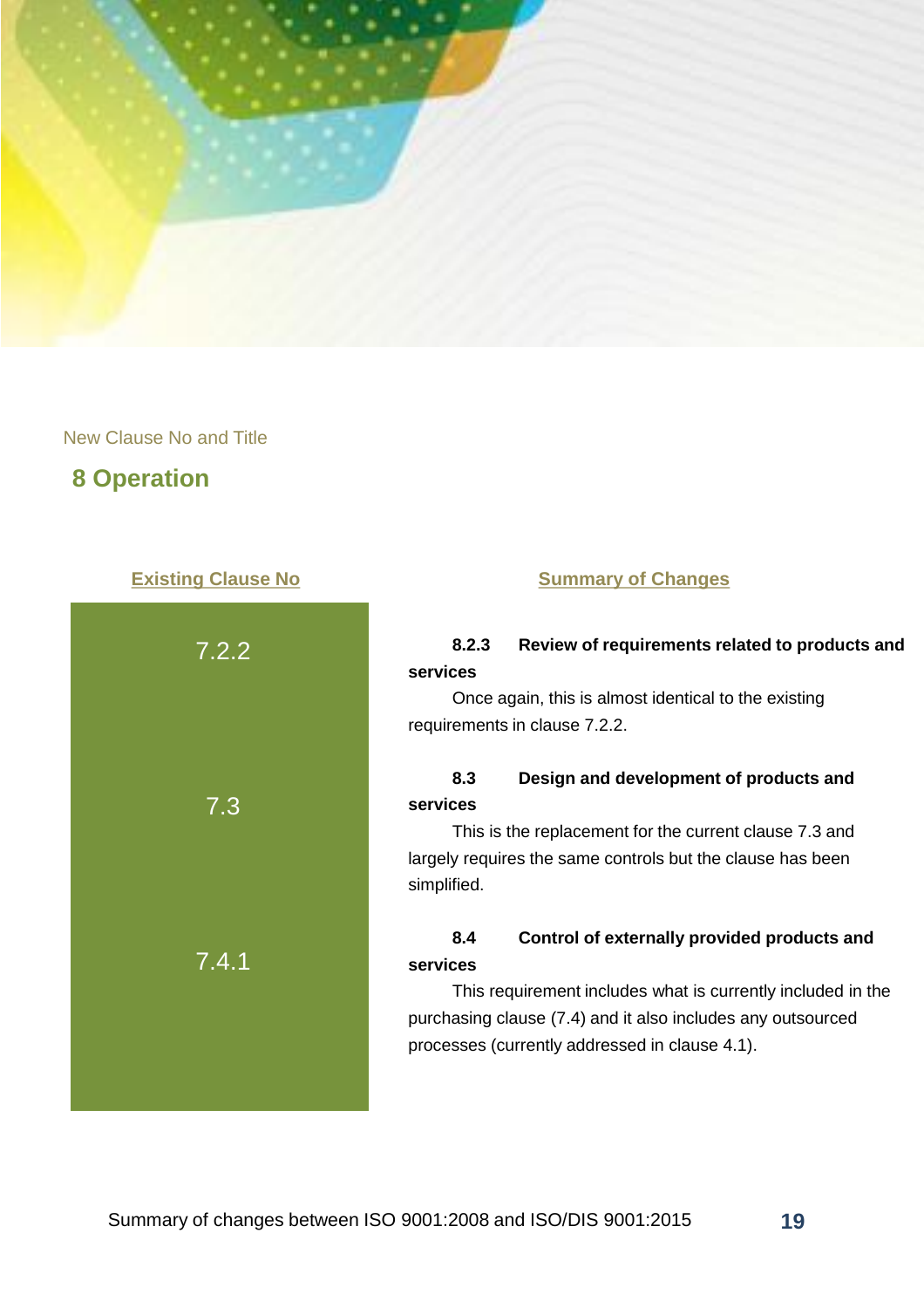

# **8 Operation**



#### **Existing Clause No. 2018 19 Summary of Changes**

#### **8.4.1 General**

A statement that externally provided processes, products and services must conform to specified requirements. It is down to the organisation to decide the necessary controls. It also includes a very similar requirement to the current version regarding the selection of suppliers (now termed external providers).

#### **8.4.2 Type and extent of control of external provision**

There is a statement regarding the type and amount of controls to be applied should be dependant on the risks involved and their potential impacts. There is also the requirement to verify that the externally provided products and services are conforming. Records of these activities are to be maintained.

#### **8.4.3 Information for external providers**

This clause is based on what is currently in clause 7.4.2 but there also a few additions and clarifications.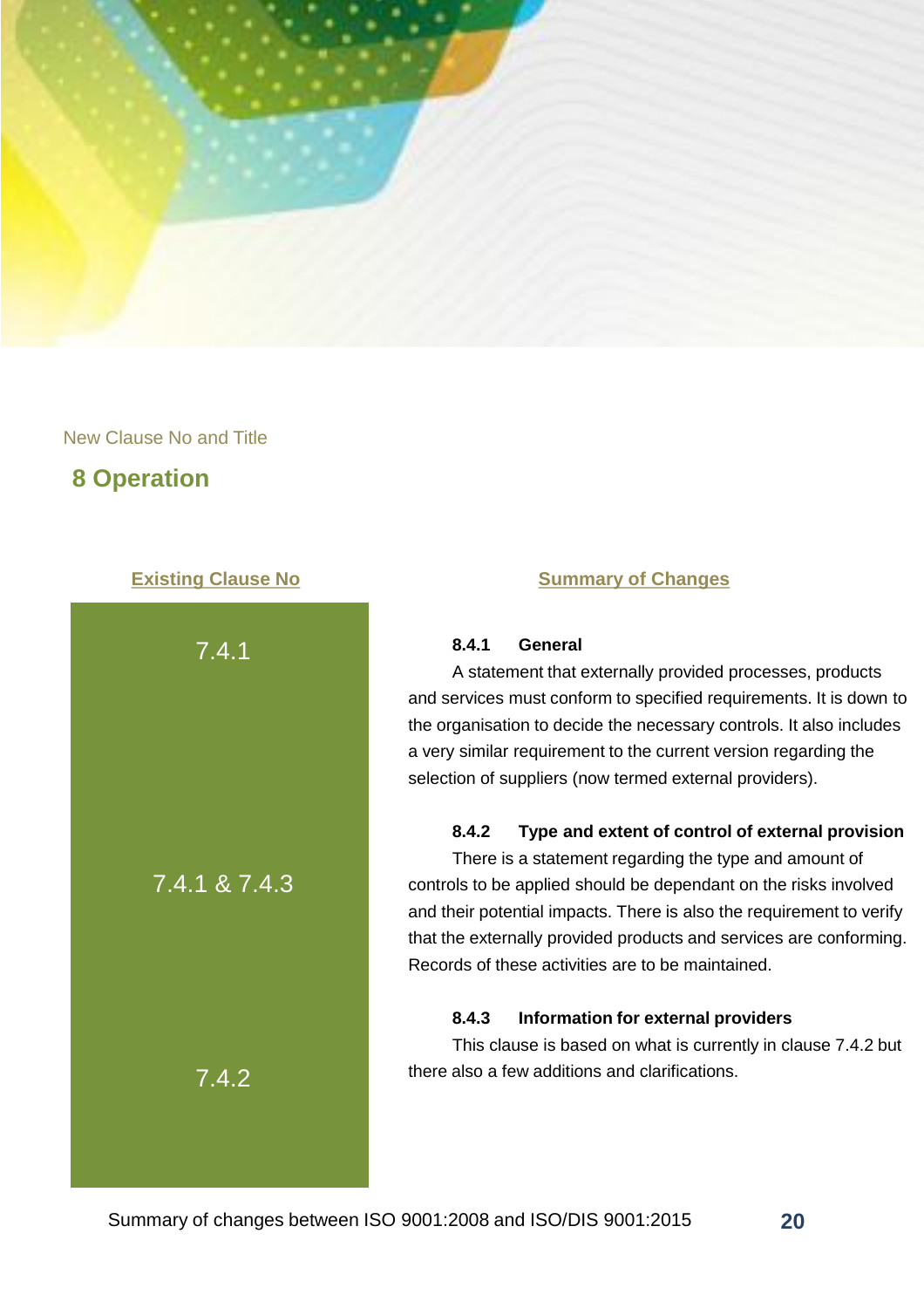

# **8 Operation**



#### **8.5 Production and service provision**

#### **8.5.1 Control of production and service provision**

This clause is the equivalent of clauses 7.5.1 and 7.5.2 of the current version of ISO 9001. It is not identical but contains very similar information plus a few additions.

#### **8.5.2 Identification and traceability**

This is almost identical to the current requirement (currently clause 7.5.3) with a few clarifications.

### **8.5.3 Property belonging to customers or external providers**

This requirement is almost identical to the existing clause on the subject (customer property, currently clause 7.5.4).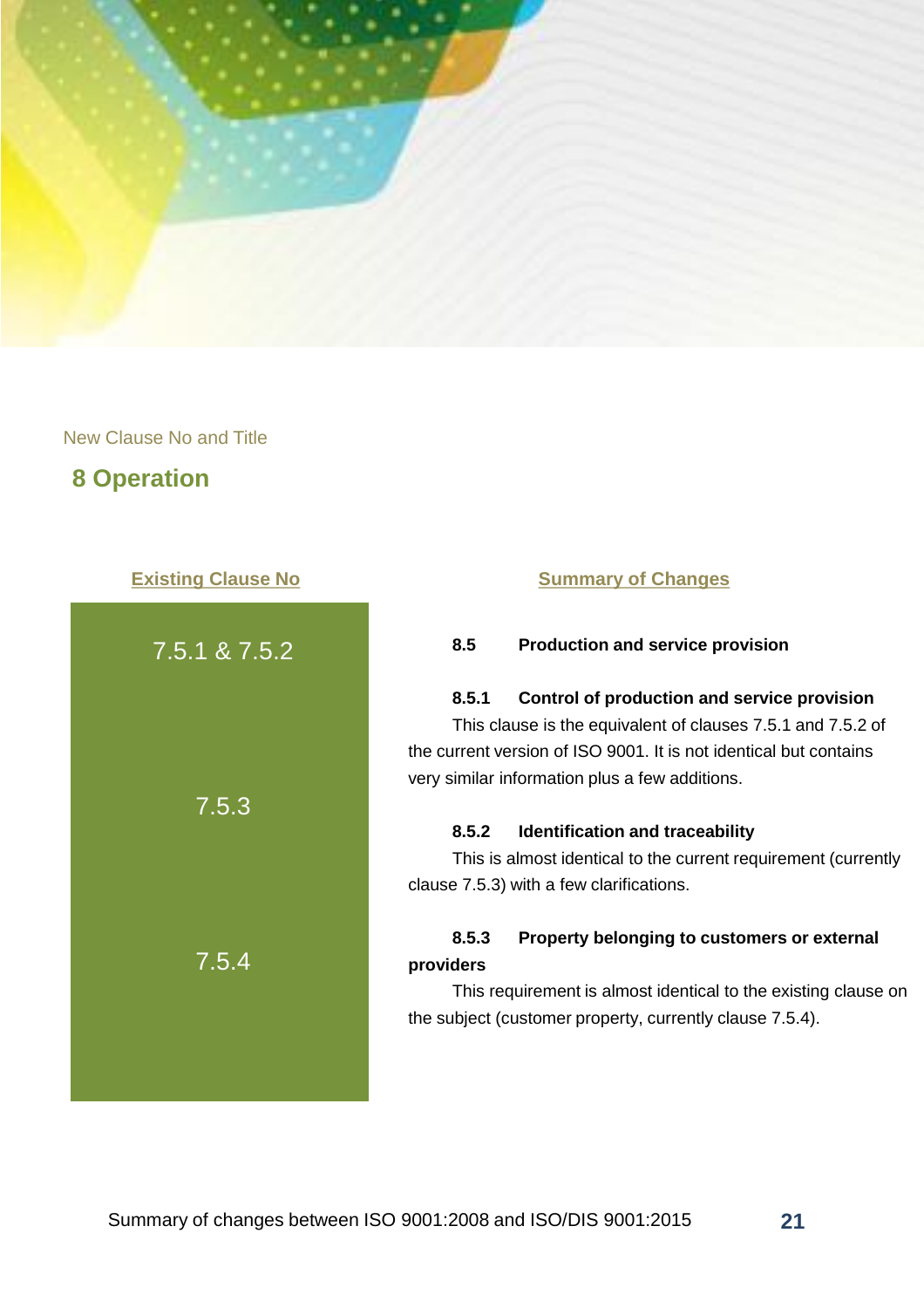

# **8 Operation**



#### **Existing Clause No. 2018 19 Summary of Changes**

#### **8.5.4 Preservation**

Very similar to the existing clause (7.5.5) but with a little more emphasis on process outputs in relation to provision of services rather than products.

#### **8.5.5 Post delivery activities**

This is mostly a new requirement, though there was previously mention in clause 7.2 – this clause provides more detail of the requirement.

#### **8.5.6 Control of changes**

This is a new clause title but there are links into the existing clauses 4.2.3 (controlling changes to documents) and clause 5.4.2 (controlling changes to the QMS. This clause has brought these 2 elements together under 1 heading.

#### **8.6 Release of products and services**

Whilst this is a new title, the requirements are very similar to the existing clause 8.2.4 (monitoring and measurement of product).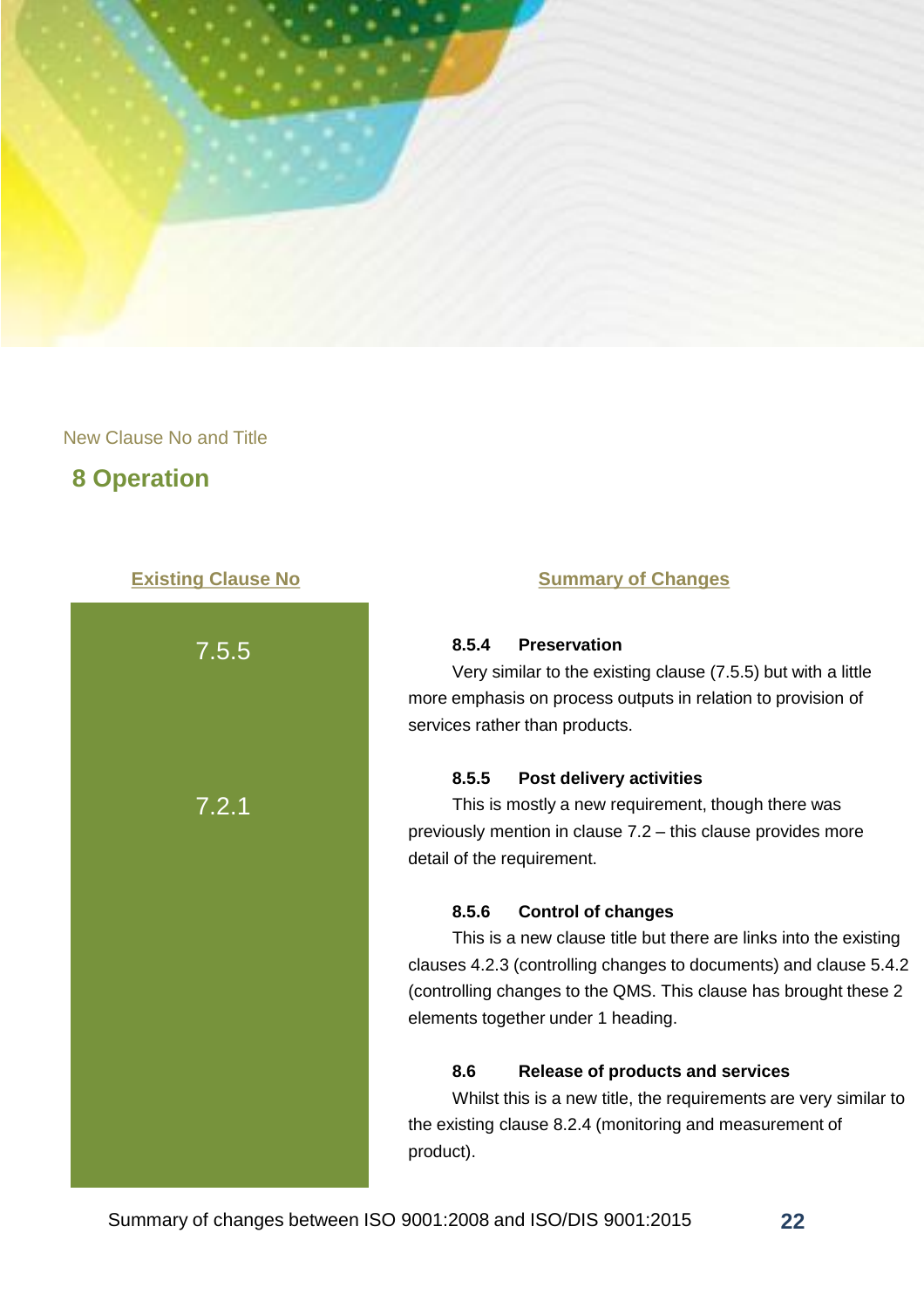

# **8 Operation**



### **Existing Clause No. 6 No. 2 Summary of Changes**

### **8.7 Control of nonconforming process outputs, products and services**

Almost the same as the existing clause 8.3 (control of nonconforming product) but slightly re-worded. The clause also includes some of the options available should non-conformances occur. There is also a requirement to maintain documented information regarding the nature of nonconformities discovered, the actions taken and the person/authority making the decision regarding concessions.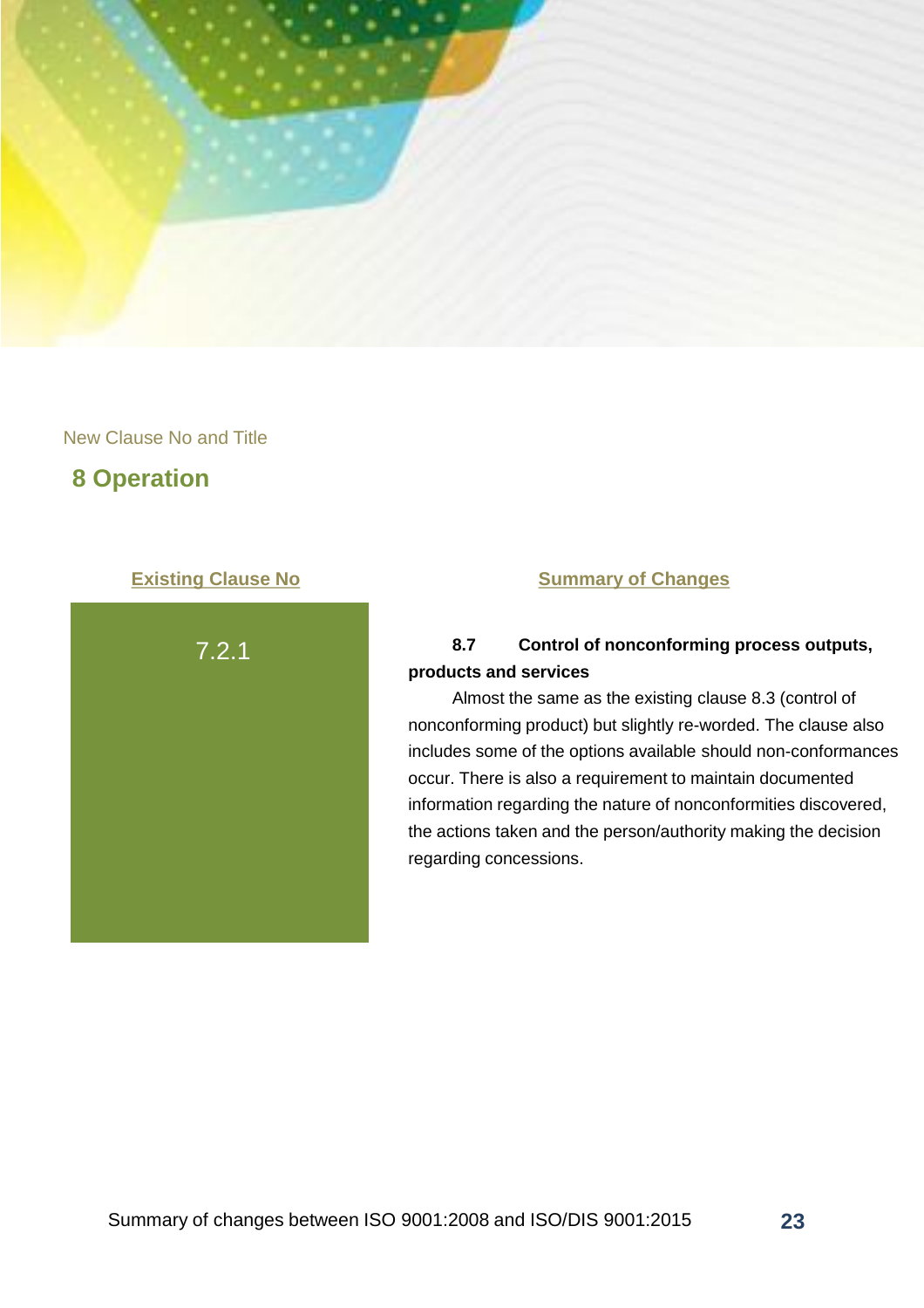

# **9 Performance evaluation**



### **Existing Clause No. 6 No. 2 Summary of Changes**

### **9.1 Monitoring, measurement, analysis and evaluation**

**9.1.1** The content of this clause is largely what is currently in clause 8.2 monitoring and measurement but it has been further developed.

Overall, this clause has pulled together the monitoring and measuring activities, added to them and requires the organisation to consider what they expect to achieve and how closely they have met those expectations.

#### **9.1.2 Customer satisfaction**

This is largely unchanged in its requirements though it has been clarified and re-worded.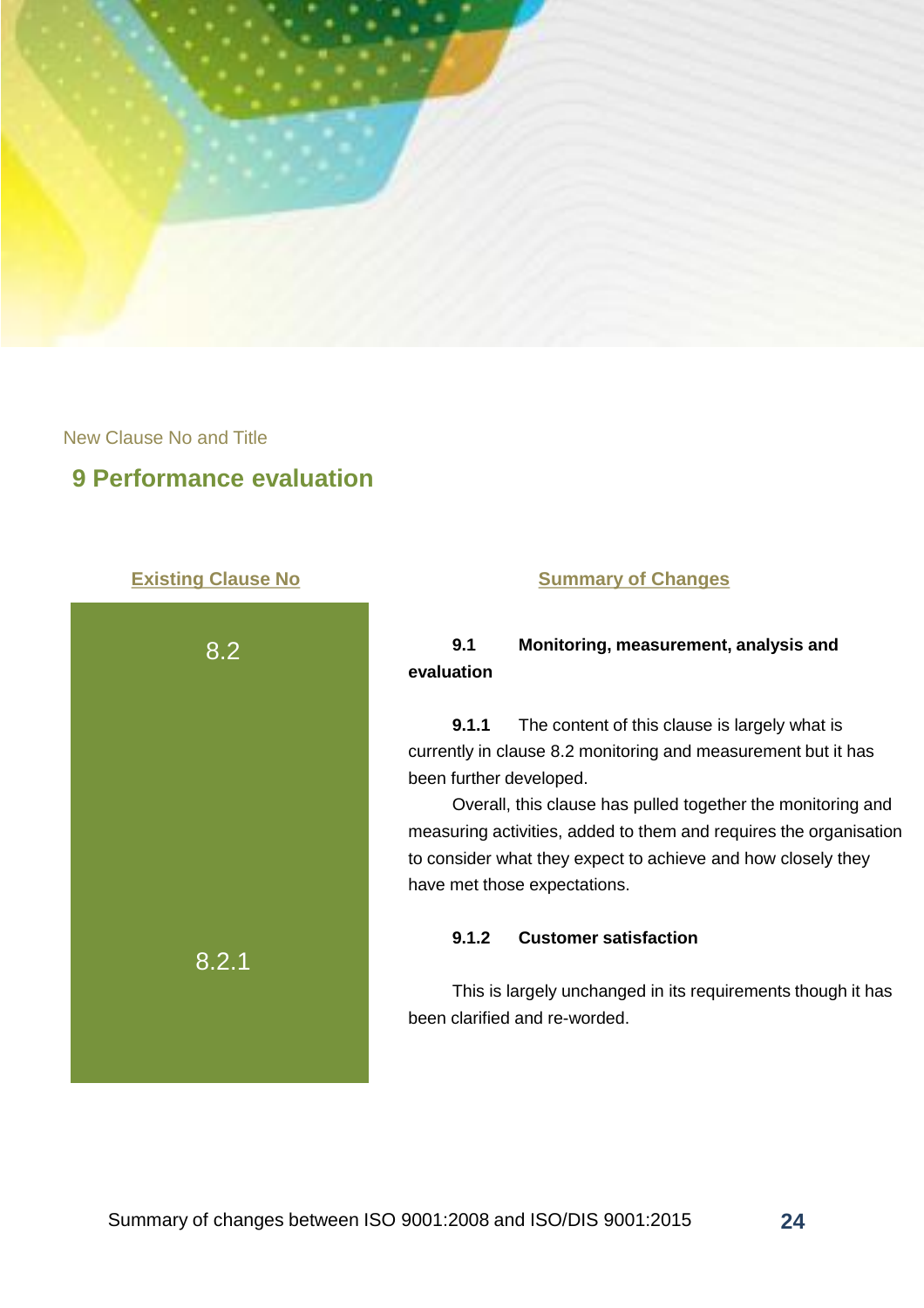

# **9 Performance evaluation**



#### **Existing Clause No. 6 August 2018 Manual Summary of Changes**

### **9.1.3 Analysis and evaluation**

This is very similar to the existing clause 8.4 (though more clearly explained) in requiring the organisation to analyse the data obtained through the monitoring and measuring activities described in previous clauses. The results are to be fed into management reviews.

#### **9.2 Internal audit**

Very similar in requirements to the existing clause 8.2.2 but it has been re-worded and additional elements introduced such as the need to take into consideration the quality objective and customer feedback when programming audits.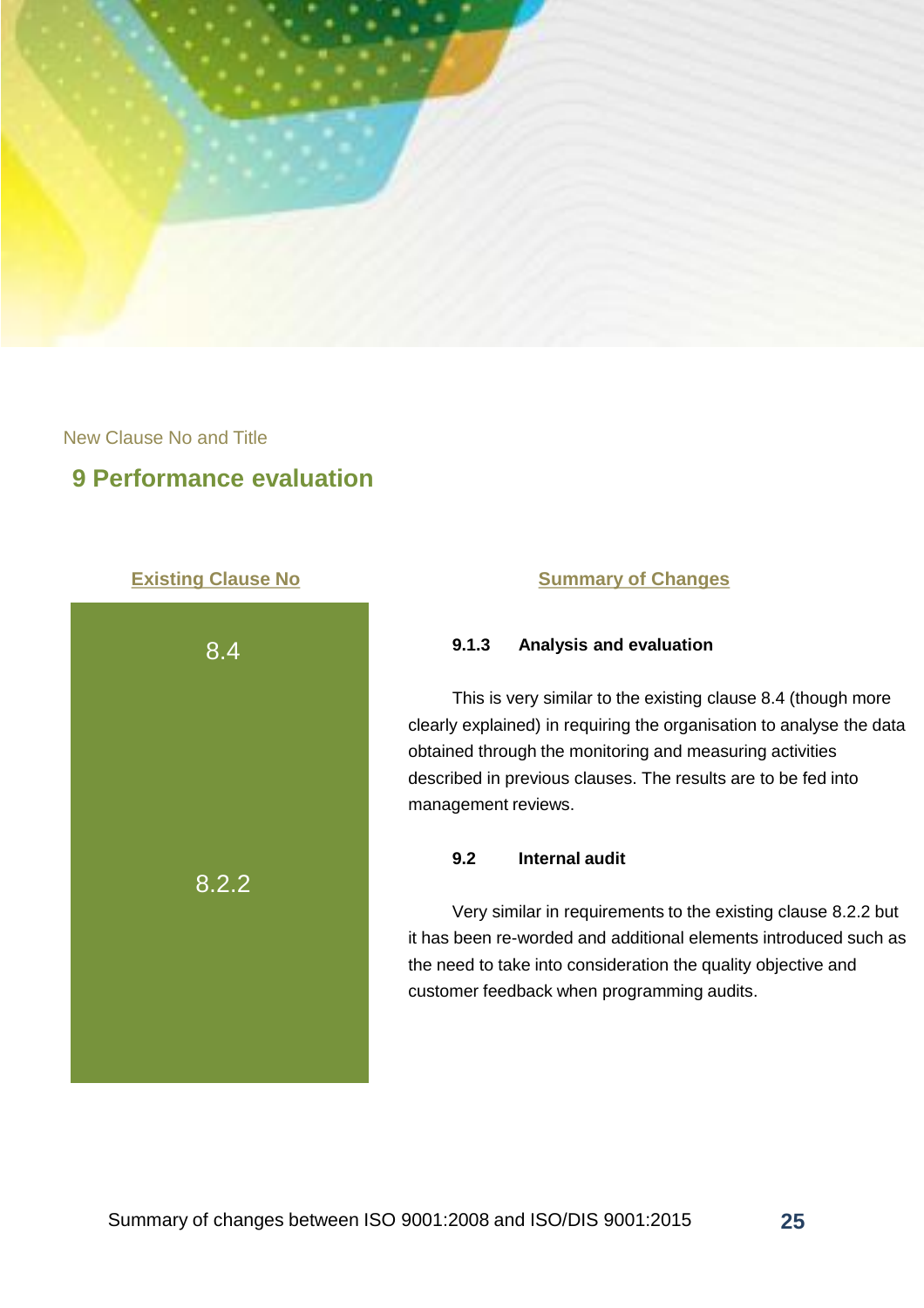

# **9 Performance evaluation**



### **Existing Clause No. 6 No. 2 Summary of Changes**

#### **9.3 Management Review**

**9.3.1** The basic requirement to conduct management reviews of the QMS is much the same as in the existing clause 5.6 but it now requires the organisation to take into account the business' strategic direction and changing business environment.

What are currently labelled as inputs, are now 'considerations' and whilst similar to the existing inputs, they are more clearly defined and rely heavily on utilising the data generated form monitoring and measuring activities as defined in earlier clauses.

**9.3.2** The outputs from management review are largely unchanged.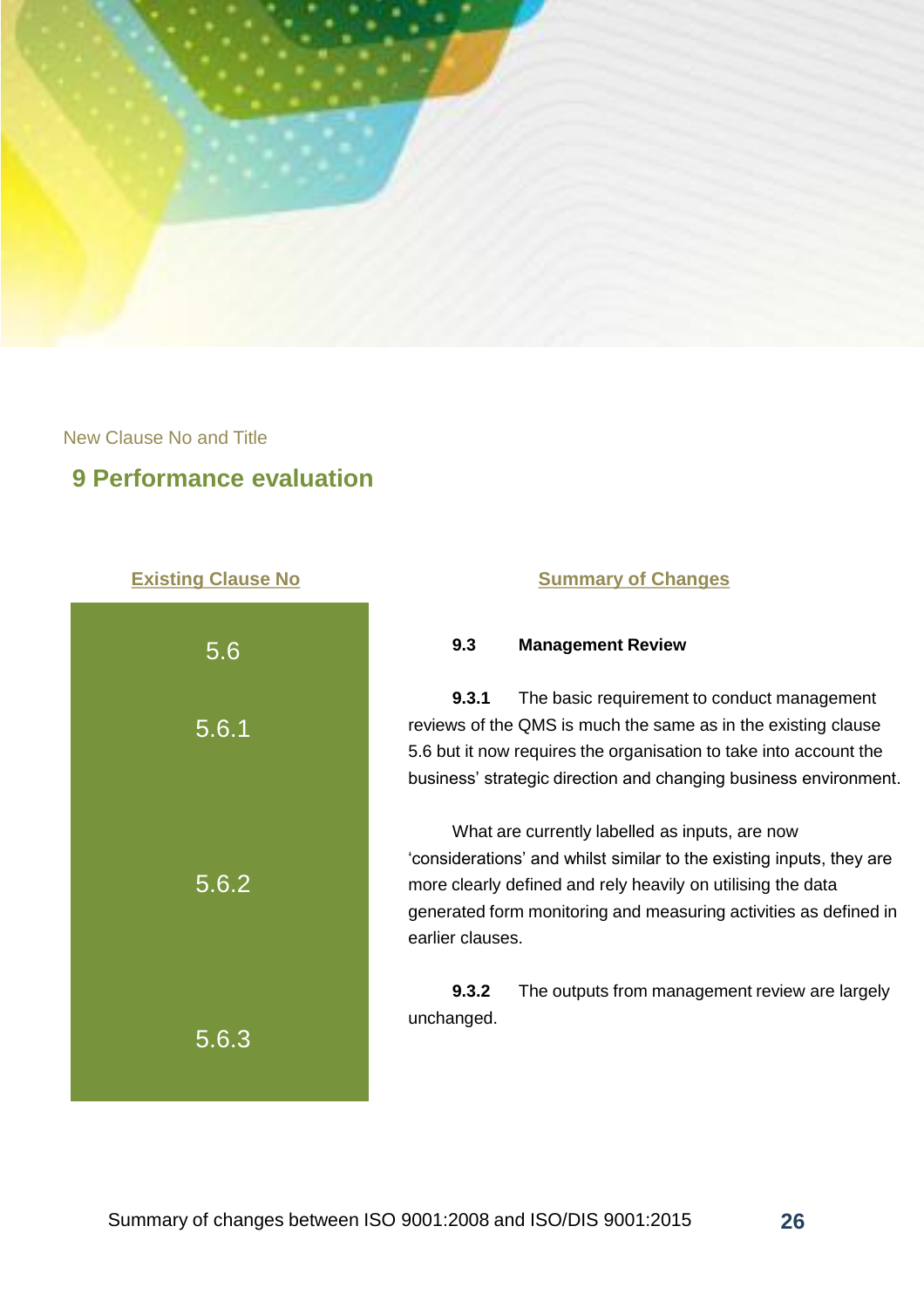

## **10 Improvement**



8.43 & 8.5.2 8.5.1

#### **Existing Clause No. 2018 19 Summary of Changes**

#### **10.1 General**

This is a general statement about the need to improve processes, products & services and QMS results.

#### **10.2 Nonconformity and corrective action**

These 2 previously separate clauses have now been put together and whilst worded differently, the intentions are the same.

#### **10.3 Continual Improvement**

Similar to the existing clause 8.5.1 the sources of information used to drive improvement have changed. It now also requires the identification of any underperformance to be addressed and refers to the use of tools and methodologies to assist in this process.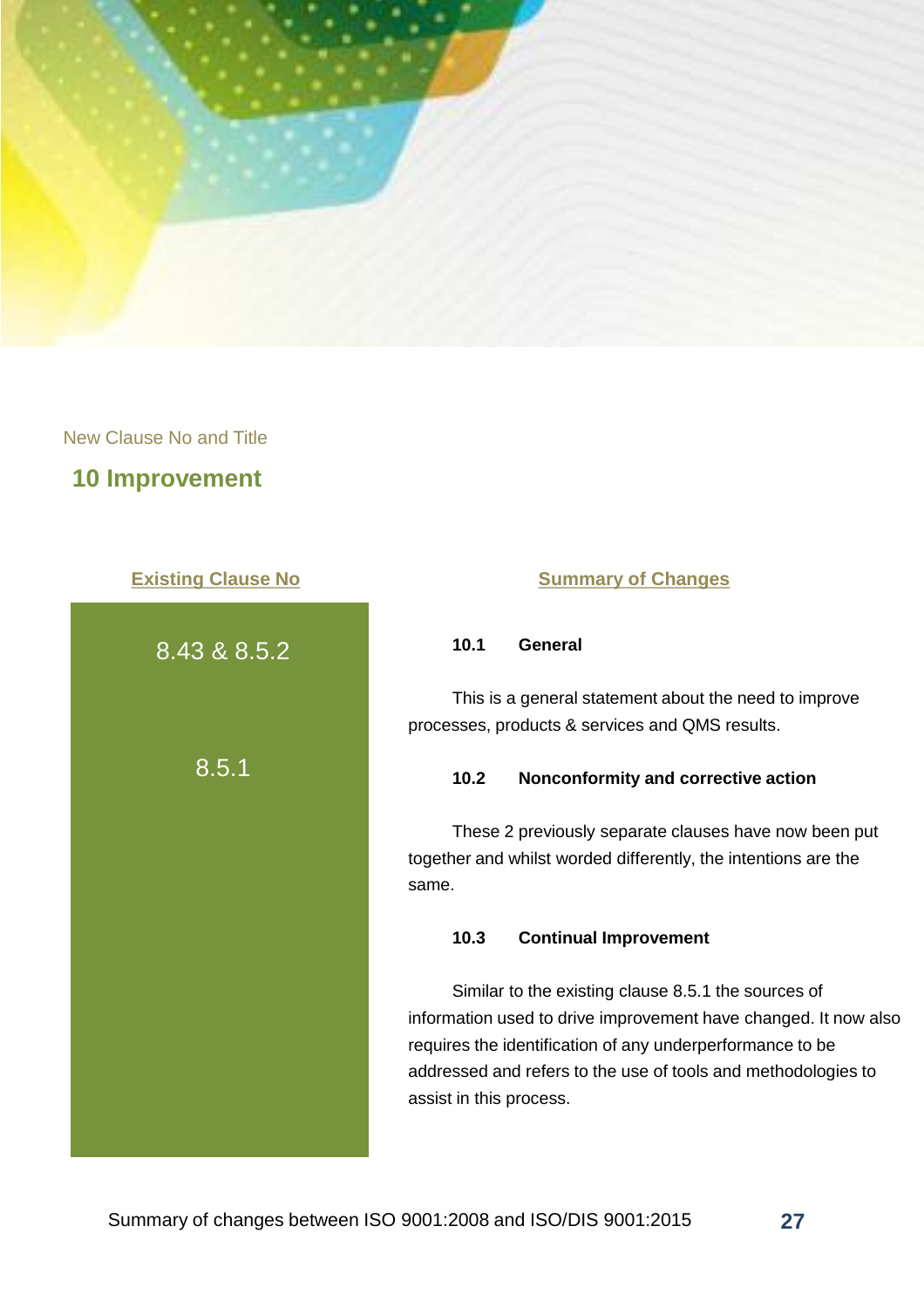

# **Annex B – Quality Management Principles**

The existing 8 quality management principles upon which ISO 9001 is founded are not currently in ISO 9001, but are in ISO 9000. There are now only 7 principles, they have been reworded and included as a statement and also the rationale behind the principle. They are:

- 1. Customer focus
- 2. Leadership
- 3. Engagement of people
- 4. Process approach
- 5. Improvement
- 6. Evidence based decision making
- 7. Relationship management

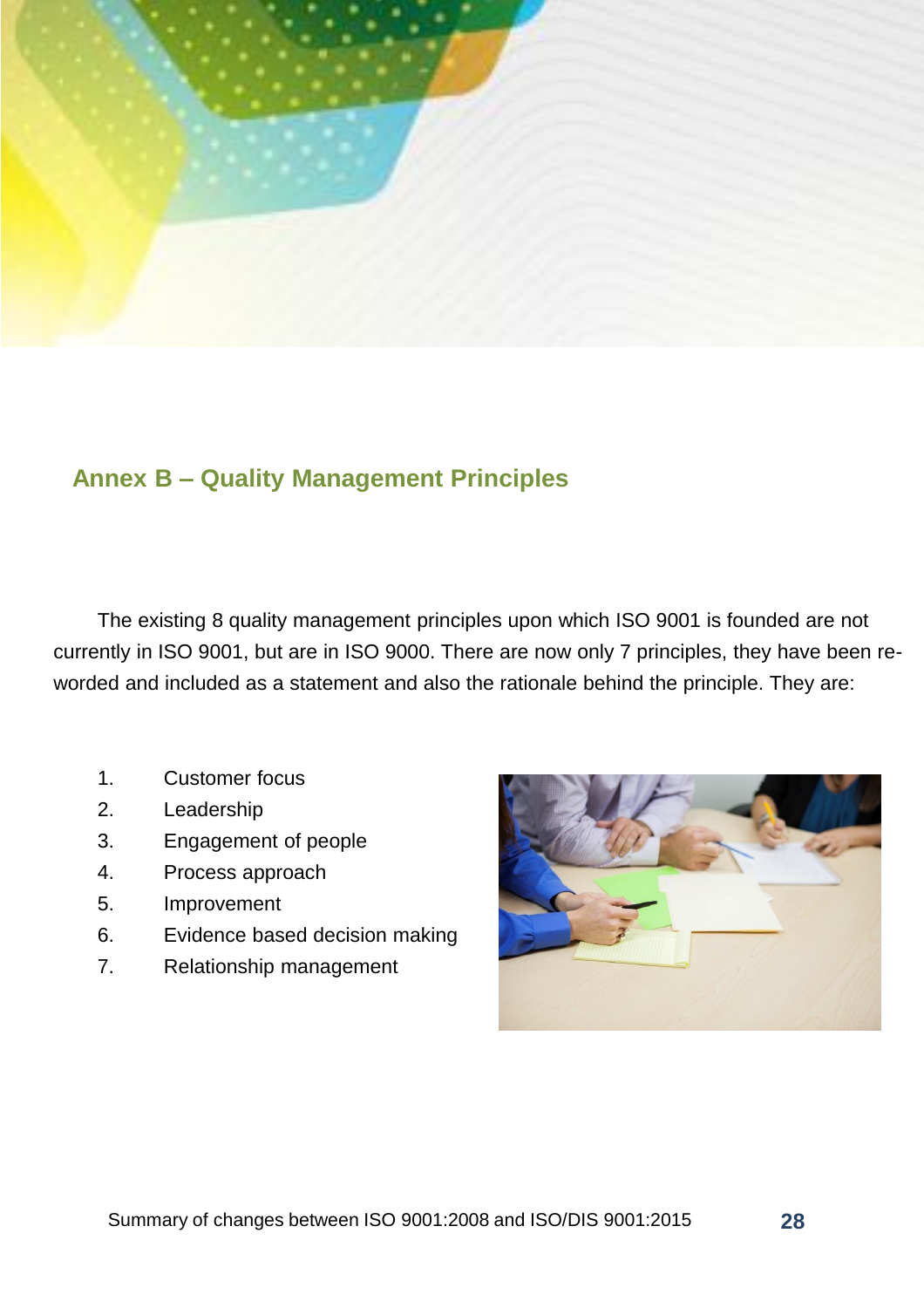

# **Terms and definitions**

- **n** interested party
- **Person or organization (3.01) that can affect, be affected by,** or perceive themselves to be affected by a decision or activity
- EXAMPLE Customers (3.26), owners, people in an organization (3.01), suppliers (3.27), bankers, unions, partners or society that may include competitors or opposing pressure groups.
- [SOURCE: ISO DIS 9000:2014, 3.2.4]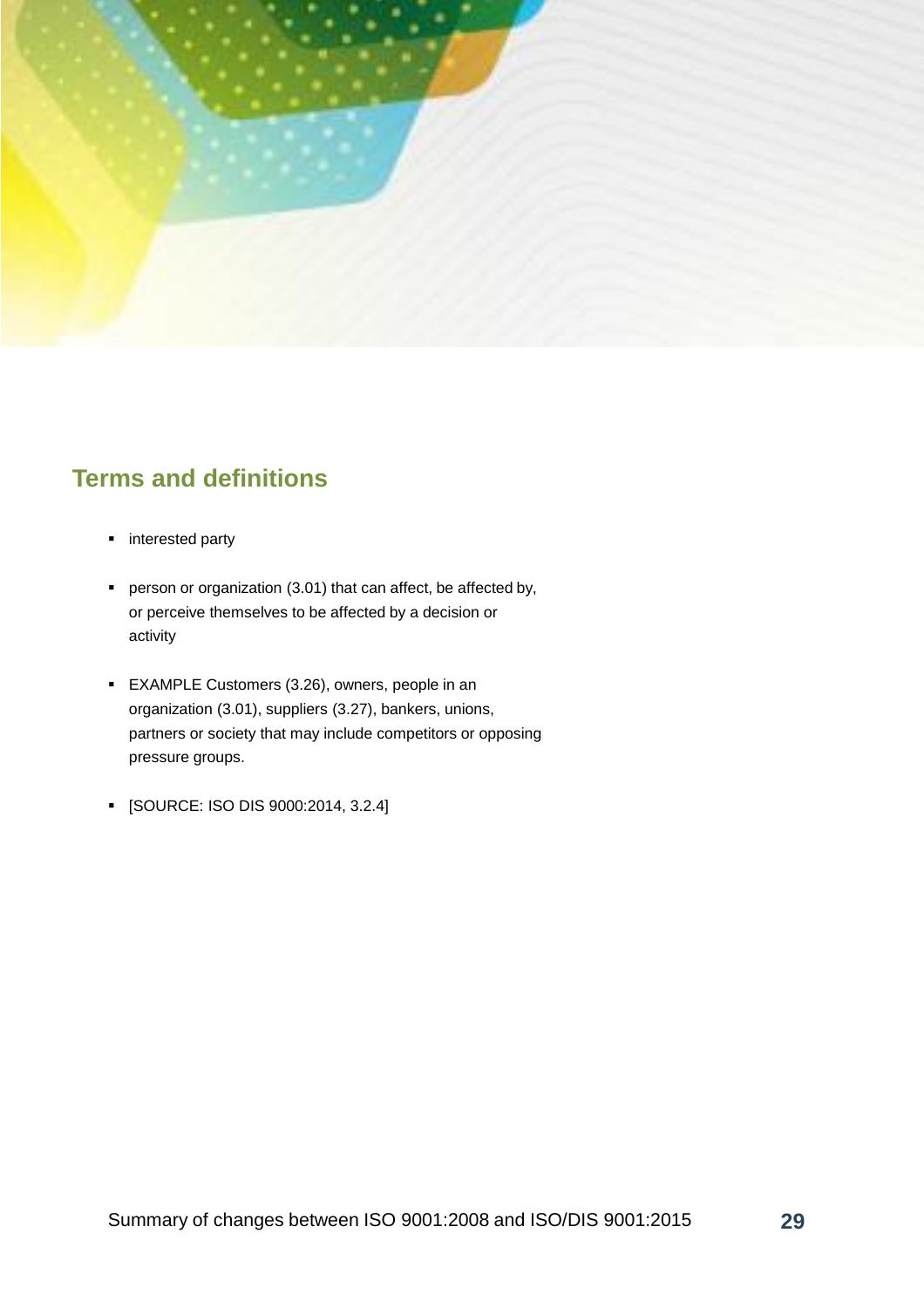

# **Objective**

- **•** result to be achieved
- Note 1 to entry: An objective can be strategic, tactical, or operational.
- Note 2 to entry: Objectives can relate to different disciplines (such as financial, health and safety, and environmental goals) and can apply at different levels (such as strategic, organization-wide, project, product (3.47), service (3.48), and process (3.12)).
- Note 3 to entry: An objective can be expressed in other ways, e.g. as an intended outcome, a purpose, an operational criterion, as a quality (3.37) objective, or by the use of other words with similar meaning (e.g. aim, goal, or target).
- Note 4 to entry: In the context of quality management systems (3.33),
- quality objectives are set by the organization (3.01), consistent with the quality policy (3.34), to achieve specific results.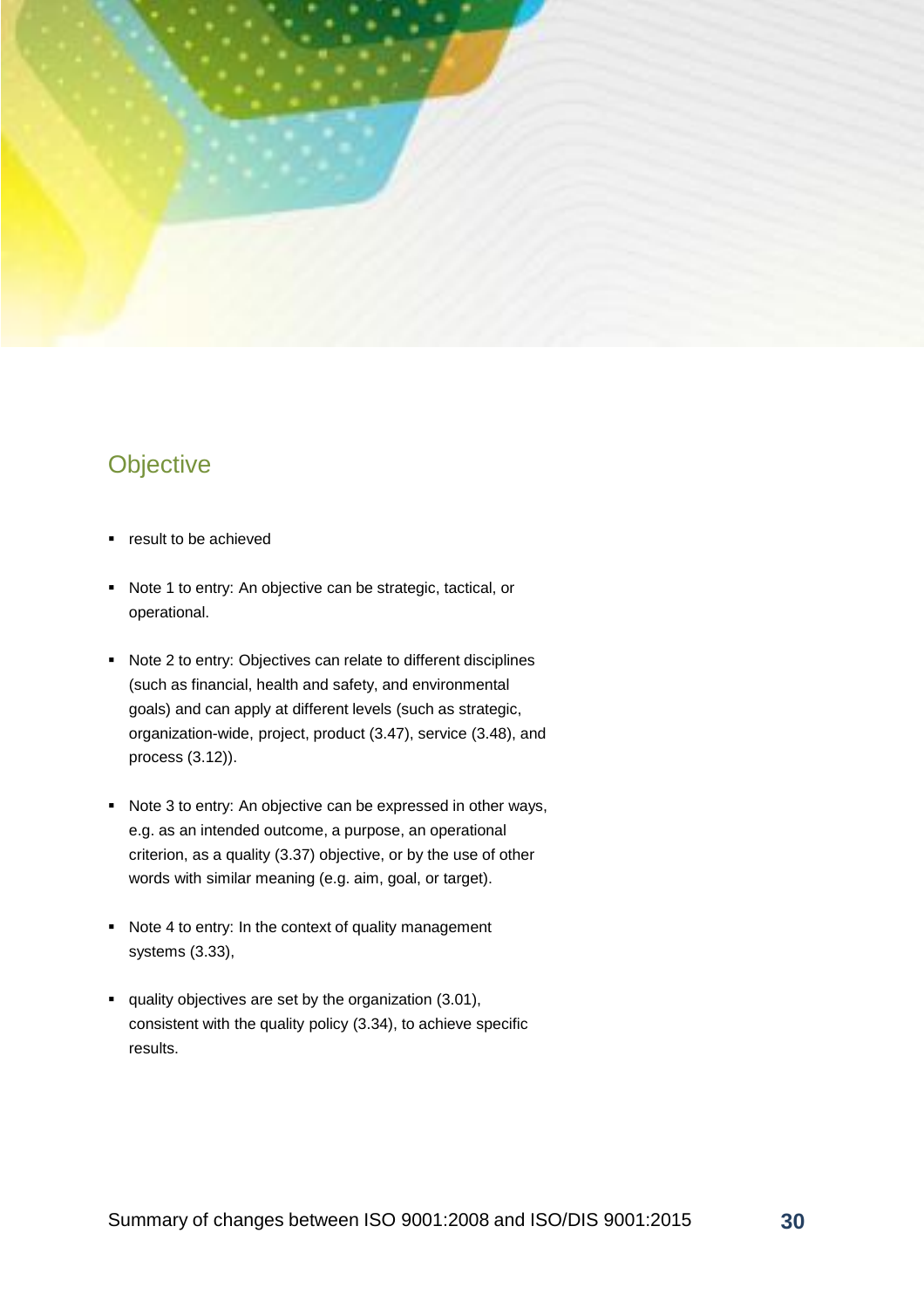

# Risk

- **effect of uncertainty on an expected result**
- Note 1 to entry: An effect is a deviation from the expected positive or negative
- Note 2 to entry: Uncertainty is the state, even partial, of deficiency of information (3.50) related to, understanding or knowledge (3.53) of, an event, its consequence, or likelihood.
- Note 3 to entry: Risk is often characterized by reference to potential "events" (as defined in ISO Guide 73:209, 3.5.1.3) and "consequences" (as defined in ISO Guide 73:2009, 3.6.1.3), or a combination of these.
- Note 4 to entry: Risk is often expressed in terms of a combination of the consequences of an event (including changes in circumstances) and the associated "likelihood" (as defined in ISO Guide 73:2009, 3.6.1.1) of occurrence.
- Note 5 to entry: The term "risk" is sometimes used when there is only the possibility of negative consequences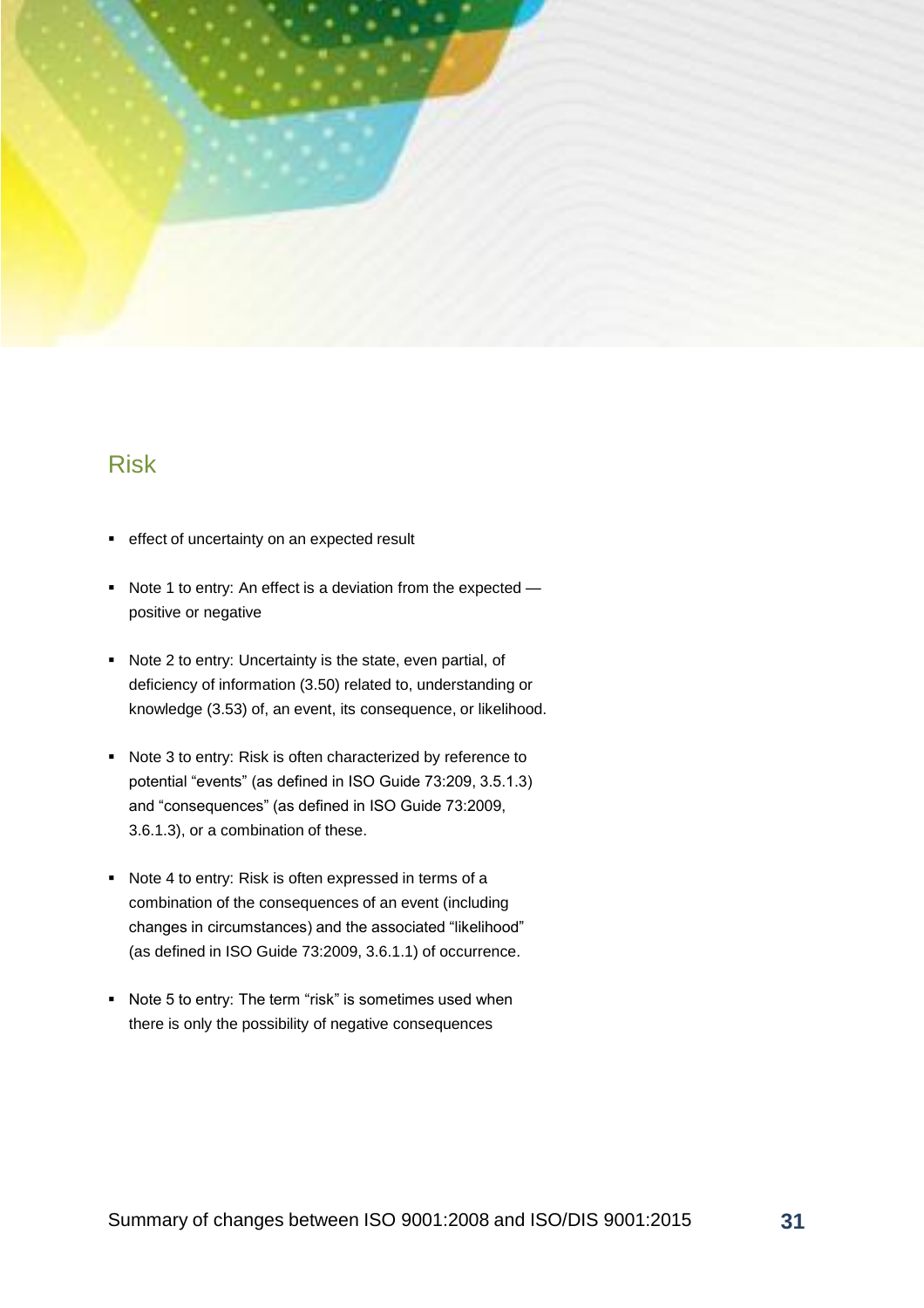

# Documented Information

- **•** information (3.50) required to be controlled and maintained by an organization (3.01) and the medium on which it is contained
- Note 1 to entry: Documented information can be in any format and media and from any source.
- Note 2 to entry: Documented information can refer to:
- the quality management system (3.33), including related processes (3.12);
- information (3.50) created in order for the organization (3.01) to operate (documentation);
- **-** evidence of results achieved (records).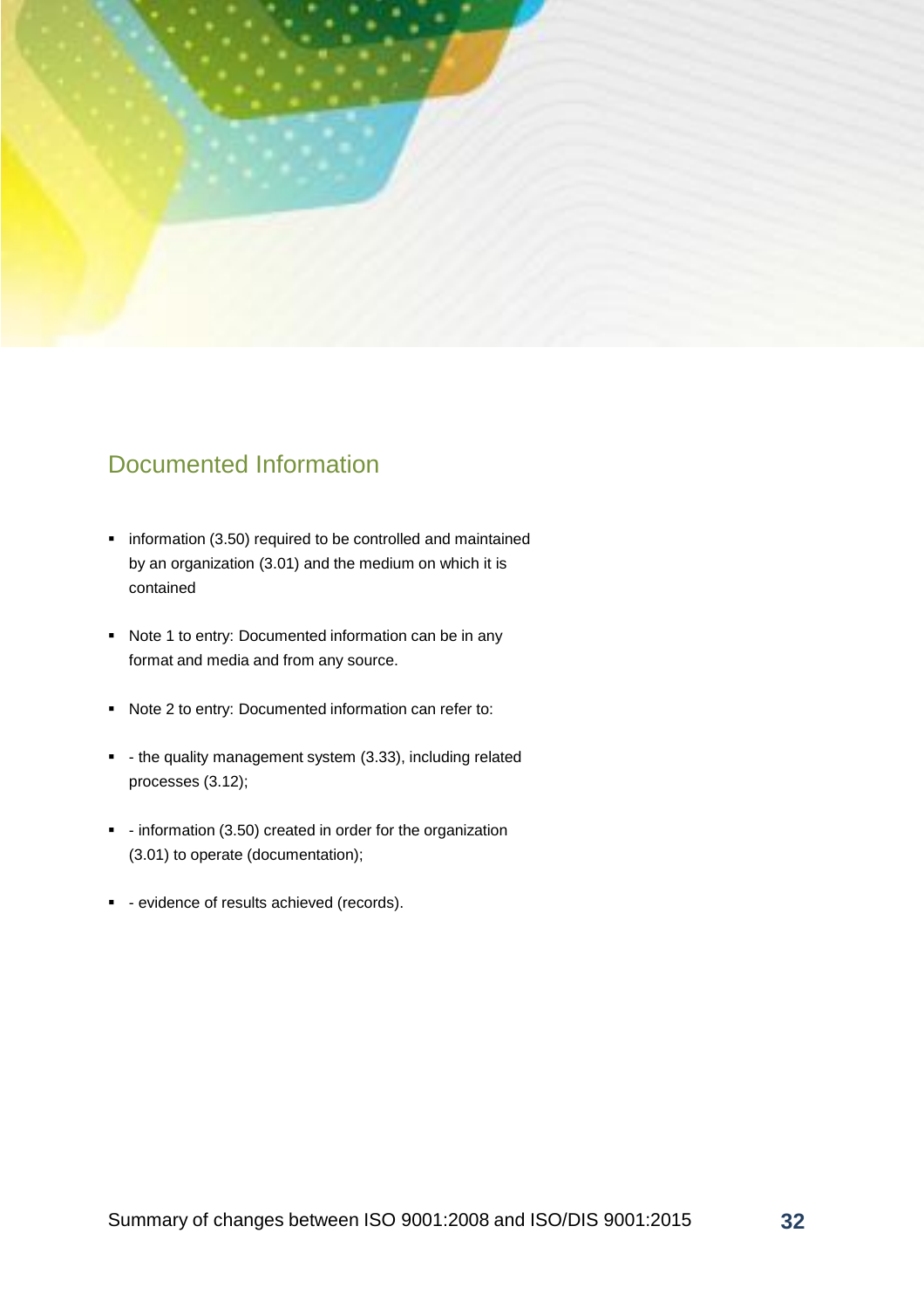

# Process

- **set of interrelated or interacting activities which transforms** inputs into outputs (3.46)
- Note 1 to entry: Inputs to a process are generally outputs (3.46) of other processes.
- Note 2 to entry: In some processes, some inputs become outputs (3.46) without any transformation e.g. a blueprint used in a manufacturing process or a catalyst in a chemical process.
- Note 3 to entry: Processes in an organization (3.01) are generally planned and carried out under controlled conditions to add value.
- Note 4 to entry: A process where the conformity (3.18) of the resulting output (3.46) cannot be readily or economically validated is frequently referred to as a "special process".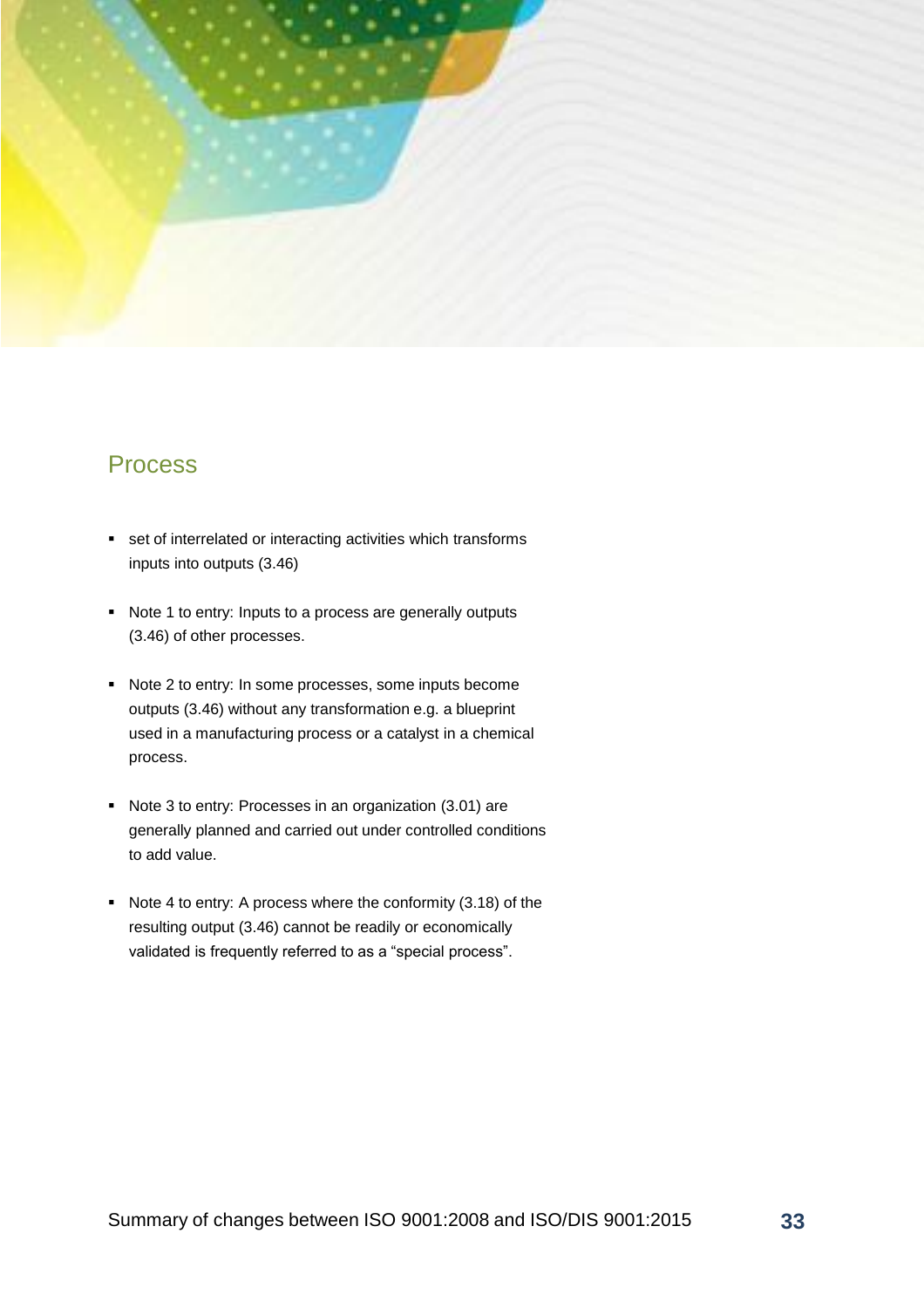

# **Performance**

- measurable result
- Note 1 to entry: Performance can relate either to quantitative or qualitative findings.
- Note 2 to entry: Performance can relate to the management (3.29) of activities, processes (3.12), products (3.47), services (3.48), systems (3.31) or organizations (3.01).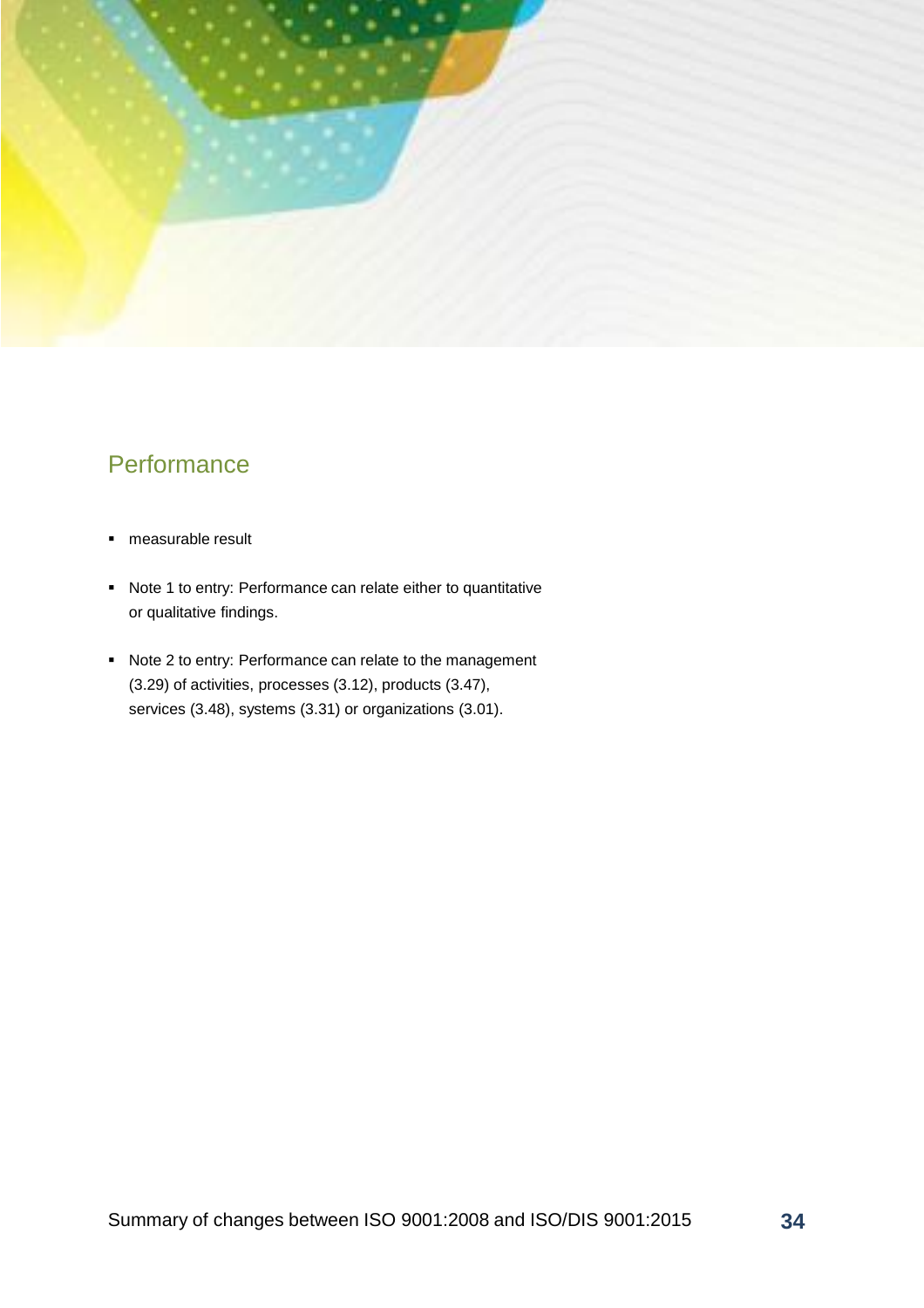

# Outsource (verb)

- make an arrangement where an external organization (3.01) performs part of an organization's function (3.25) or process (3.12)
- Note 1 to entry: An external organization (3.01) is outside the scope of the management system (3.04), although the outsourced function (3.25), or process (3.12), is within the scope.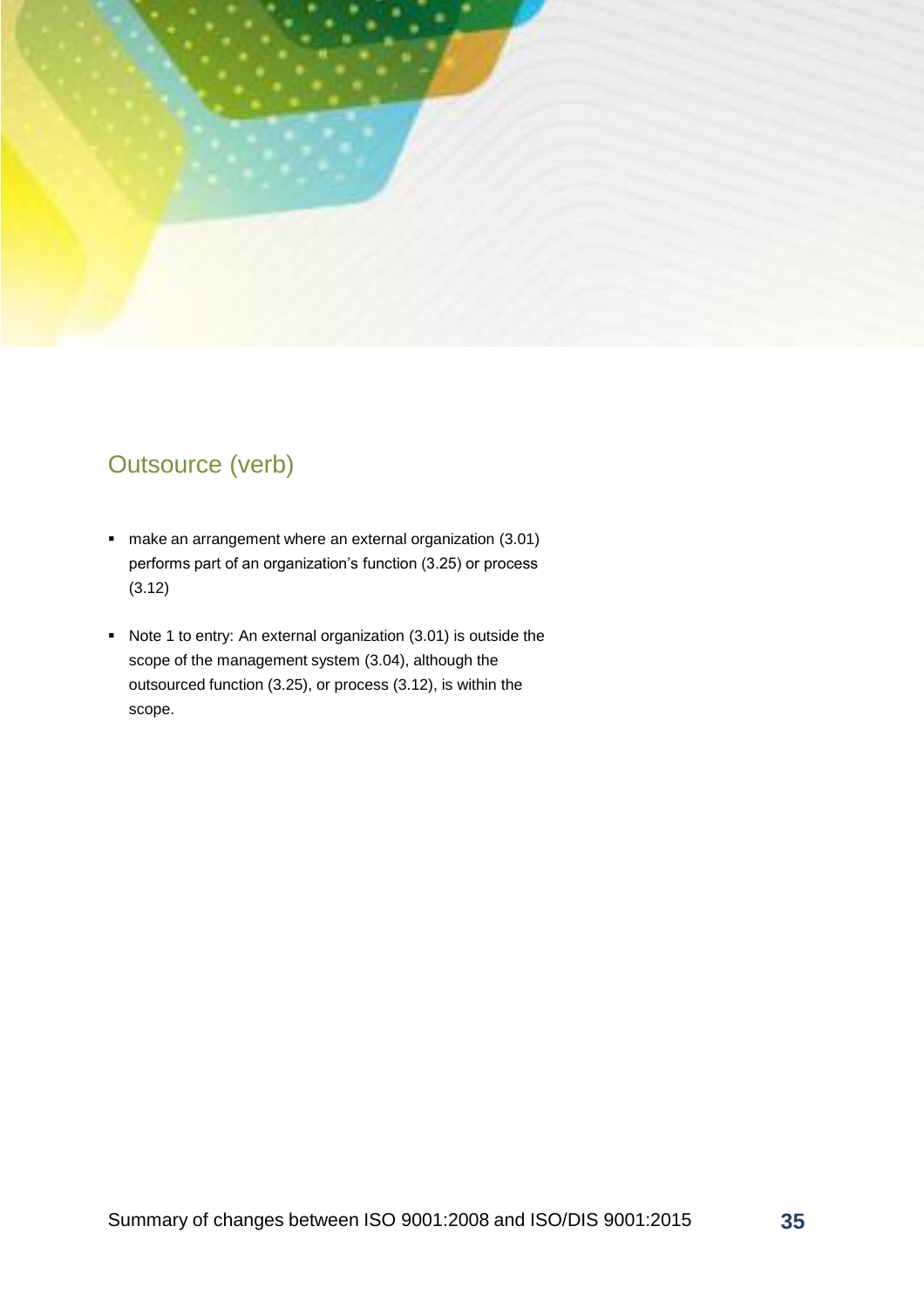

# **Monitoring**

- determining (3.67) the status of a system (3.31), a process (3.12) or an activity
- Note 1 to entry: To determine the status, there may be a need to check, supervise or critically observe.
- Note 2 to entry: Monitoring is generally a determination (3.67) of the object (3.36) being monitored, carried out at different stages or at different times.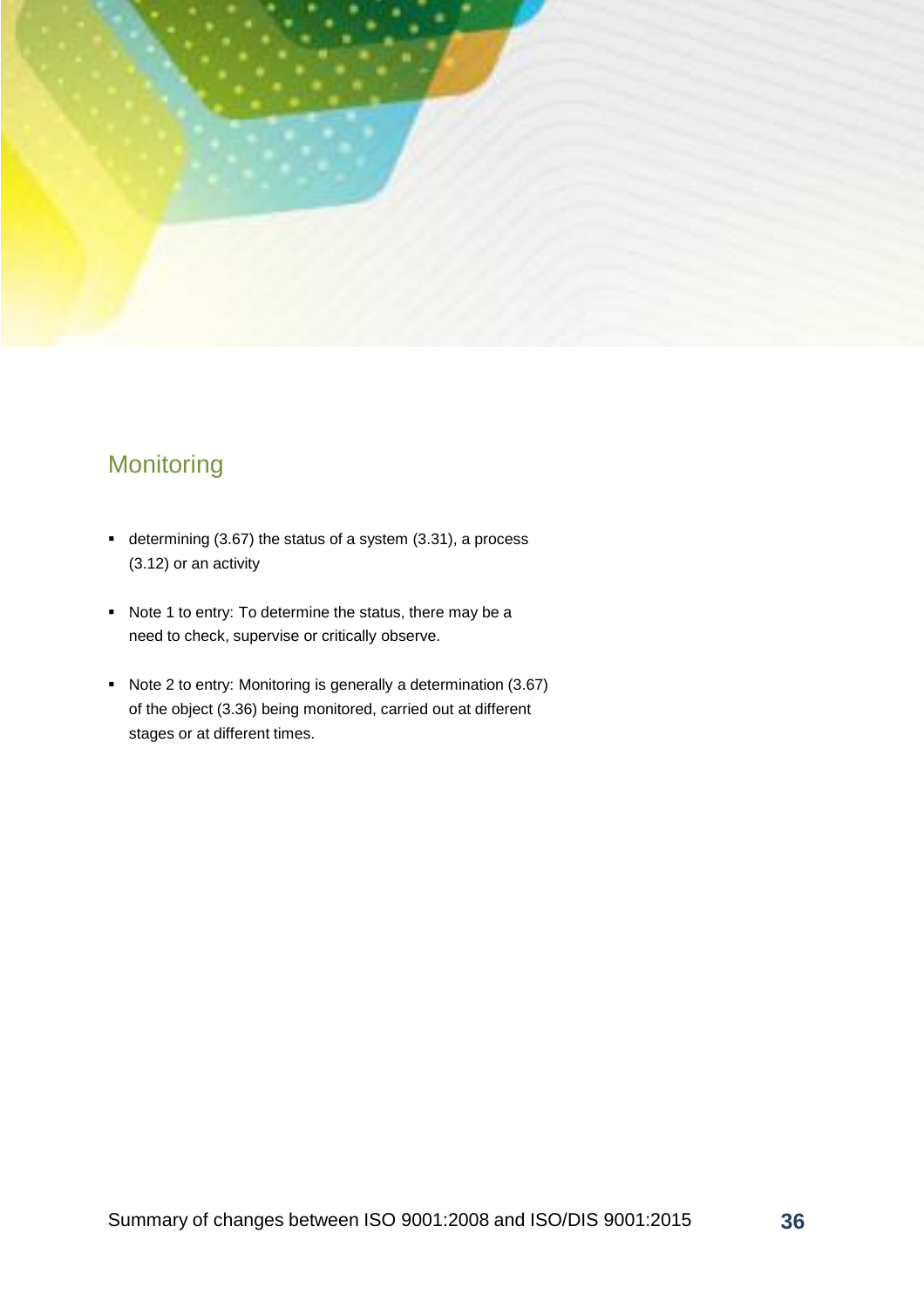

# Context of the Organization

- business environment combination of internal and external factors and conditions that can have an effect on an organization's (3.01) approach to its products (3.47), services (3.48) and investments and interested parties (3.02)
- Note 1 to entry: The concept of context of the organization is equally applicable to not-for-profit or public service (3.48) organizations (3.01) as it is to those seeking profits.
- Note 2 to entry: In English this concept is often referred to by other phrases such as business environment, organizational environment or ecosystem of an organization (3.01).
- **function**
- role to be carried out by a designated unit of the organization (3.01)
- **·** improvement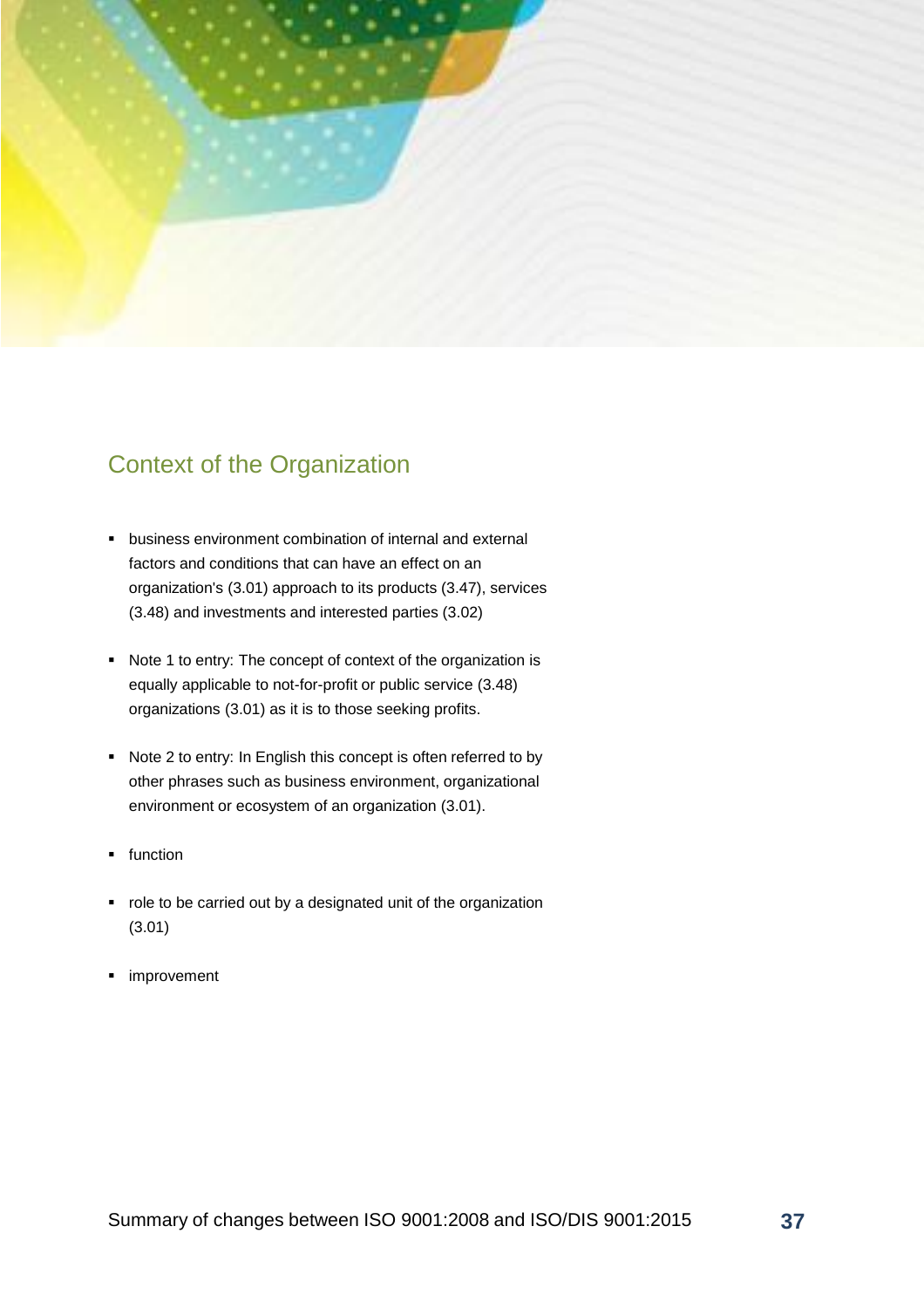

- **activity to enhance performance (3.13)**
- Note to entry: Improvement can be achieved by a recurring o by a singular activity.
- **·** infrastructure
- system (3.31) of facilities, equipment and services (3.48) needed for the operation of an organization
- **strategy**
- **•** planned activities to achieve an objective (3.08).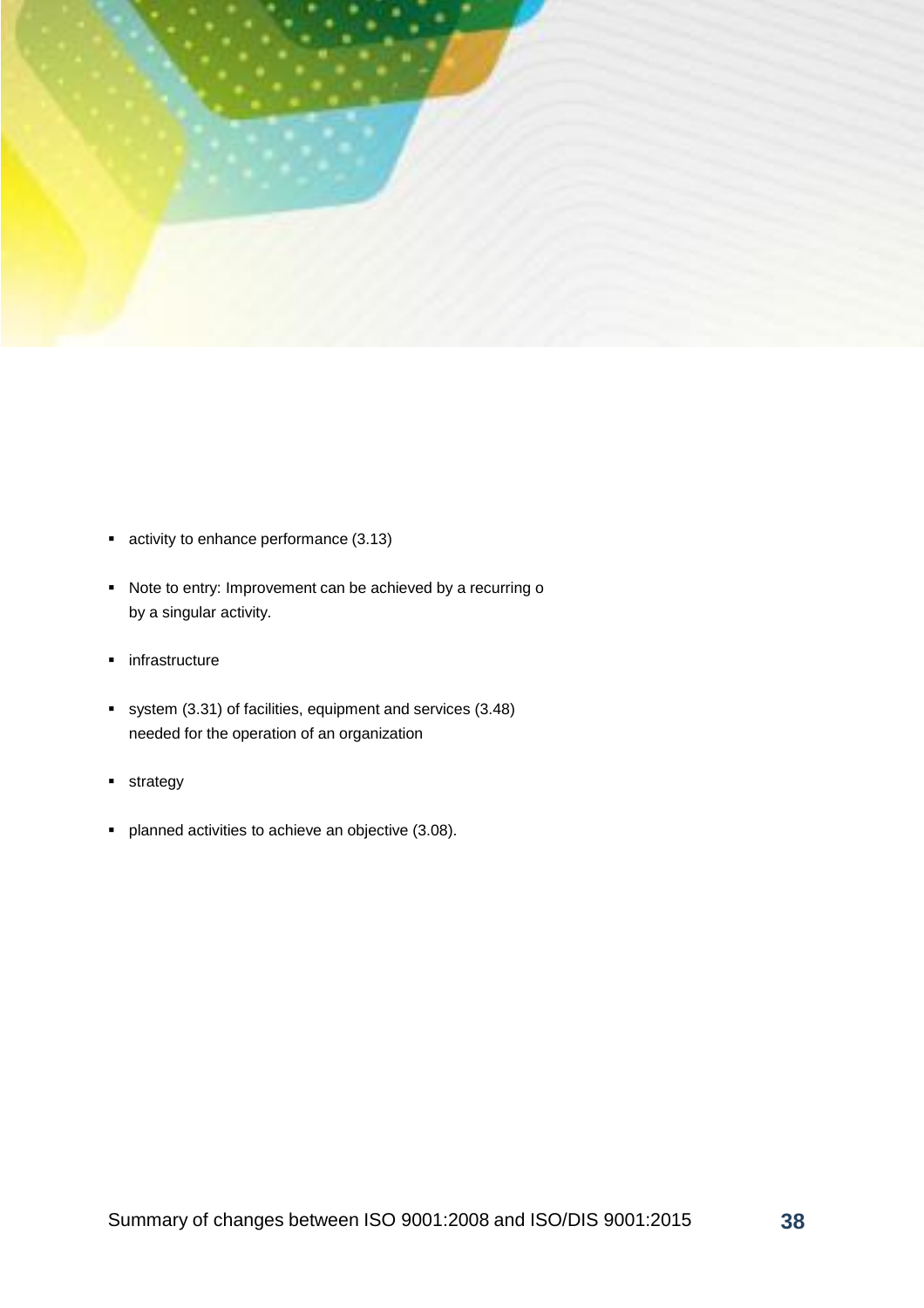

# Innovation

- process (3.12) resulting in a new or substantially changed object (3.36)
- Note 1 to entry: The object (3.36) for the purpose of innovation can be e.g. a management system (3.04), a process (3.12),a product (3.47), a service (3.48) or technology.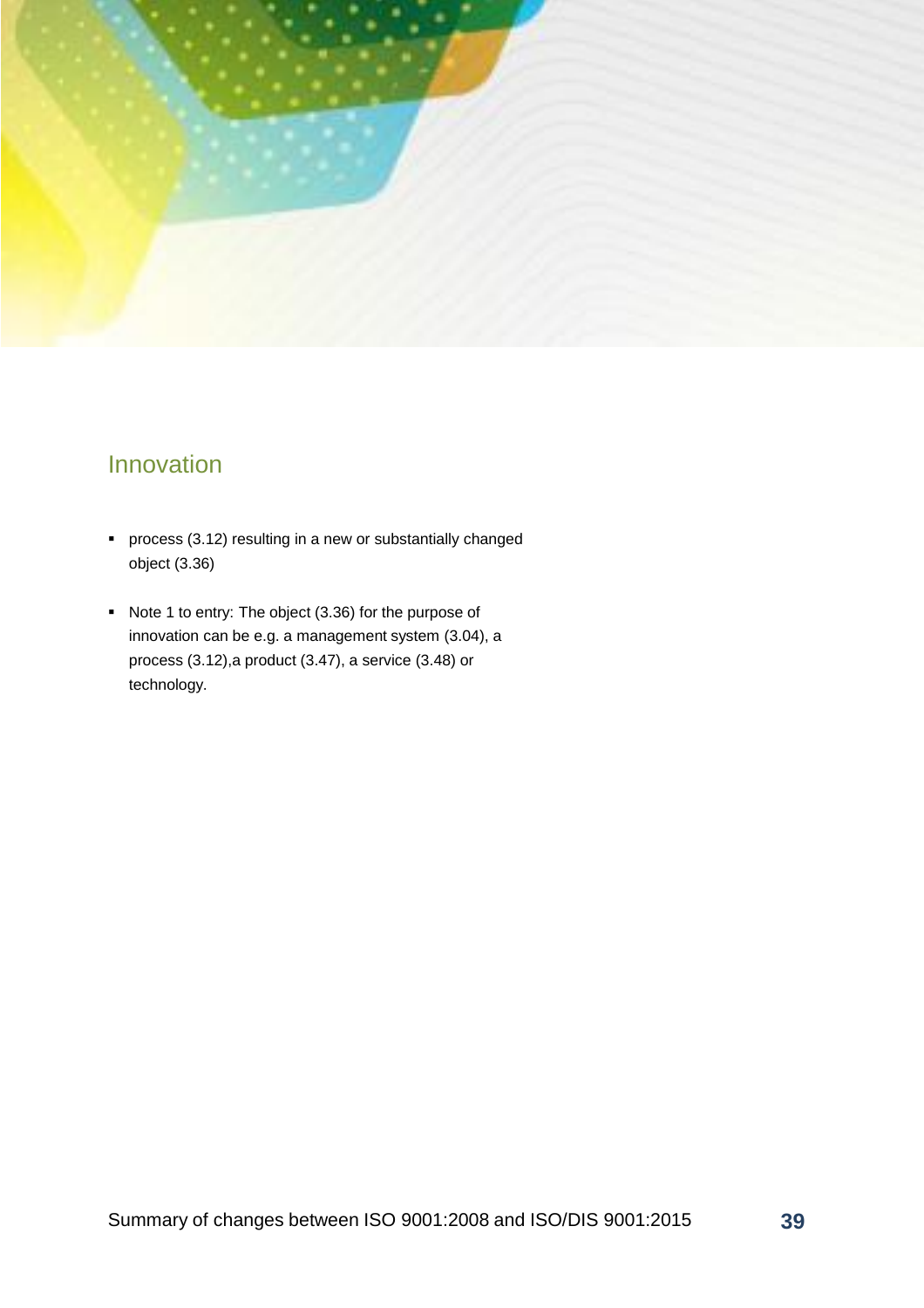

# Quality Objective

- objective (3.08) related to quality (3.37)
- Note 1 to entry: Quality objectives are generally based on the organization's (3.01) quality policy (3.34).
- Note 2 to entry: Quality objectives are generally specified for relevant functions (3.25) and levels in the organization (3.01).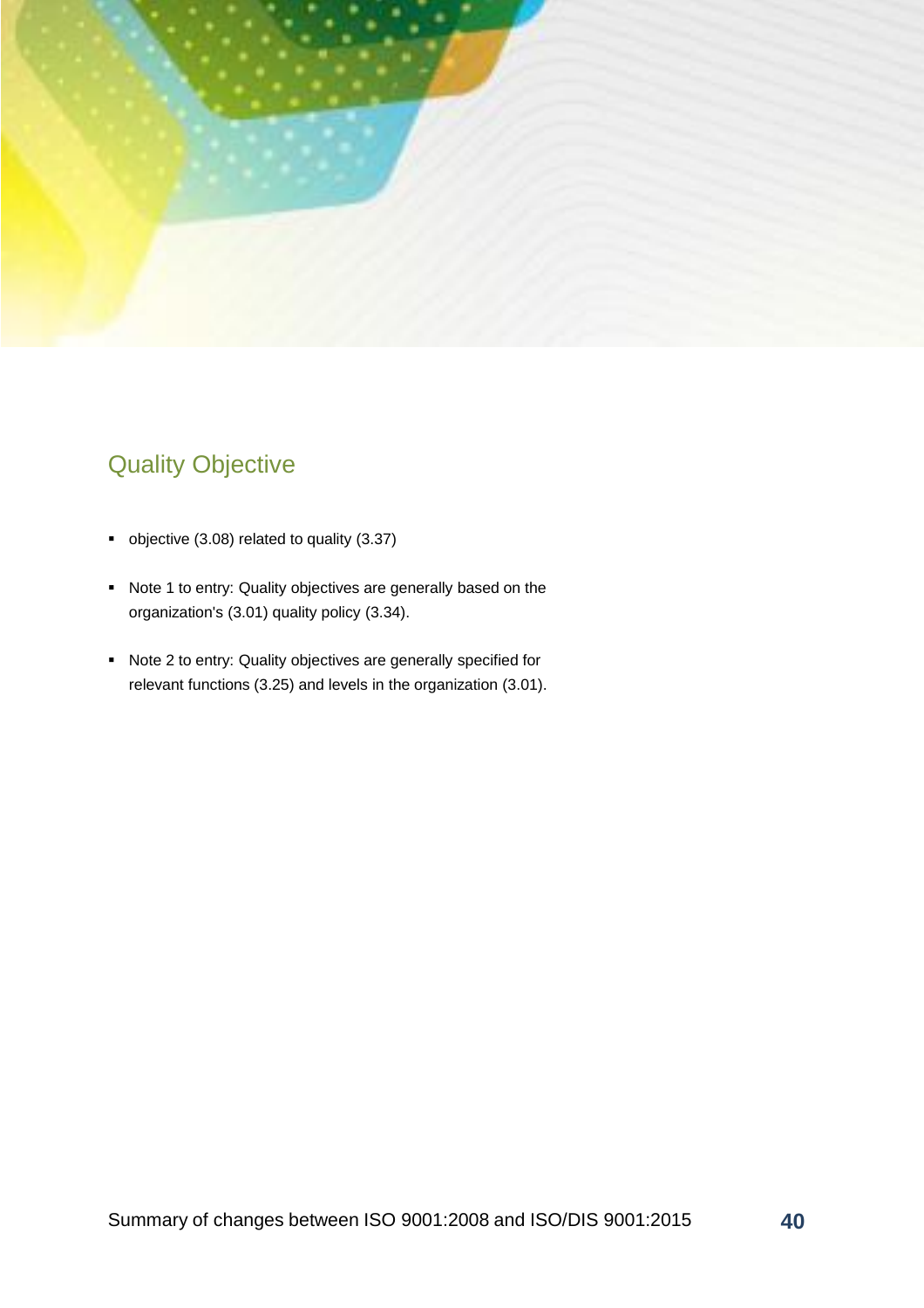

# **Output**

- **•** result of a process (312)
- Note 1 to entry "output": There are four generic output categories, as follows:
- **-** services (e.g. transport);
- **•**  $-$  software (e.g. computer program, dictionary);
- $-$  hardware (e.g. engine 746 mechanical part);
- **•** processed materials (e.g. lubricant)
- Note 2 to entry "output": The ownership of a product can usually be transferred. This is not necessarily the case for a service.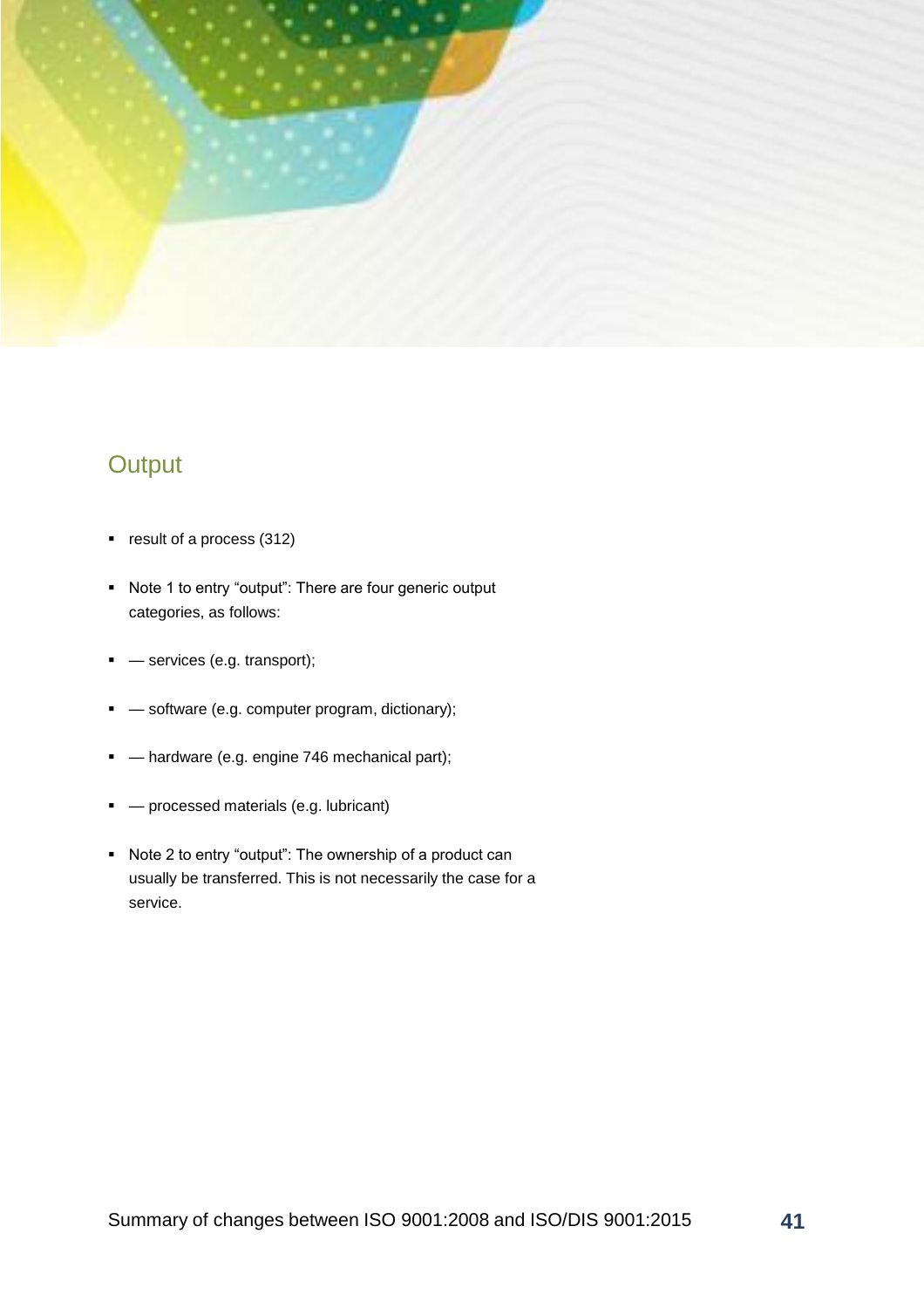

# Performance Indicator

- **performance metric**
- characteristic (3.65) having significant impact on realization of the output (3.46) and customer satisfaction (3.57)
- EXAMPLES Nonconformities (3.19) per million opportunities, first time capability, nonconformities per unit.
- Note to entry: The characteristic (3.65) can be quantitative or qualitative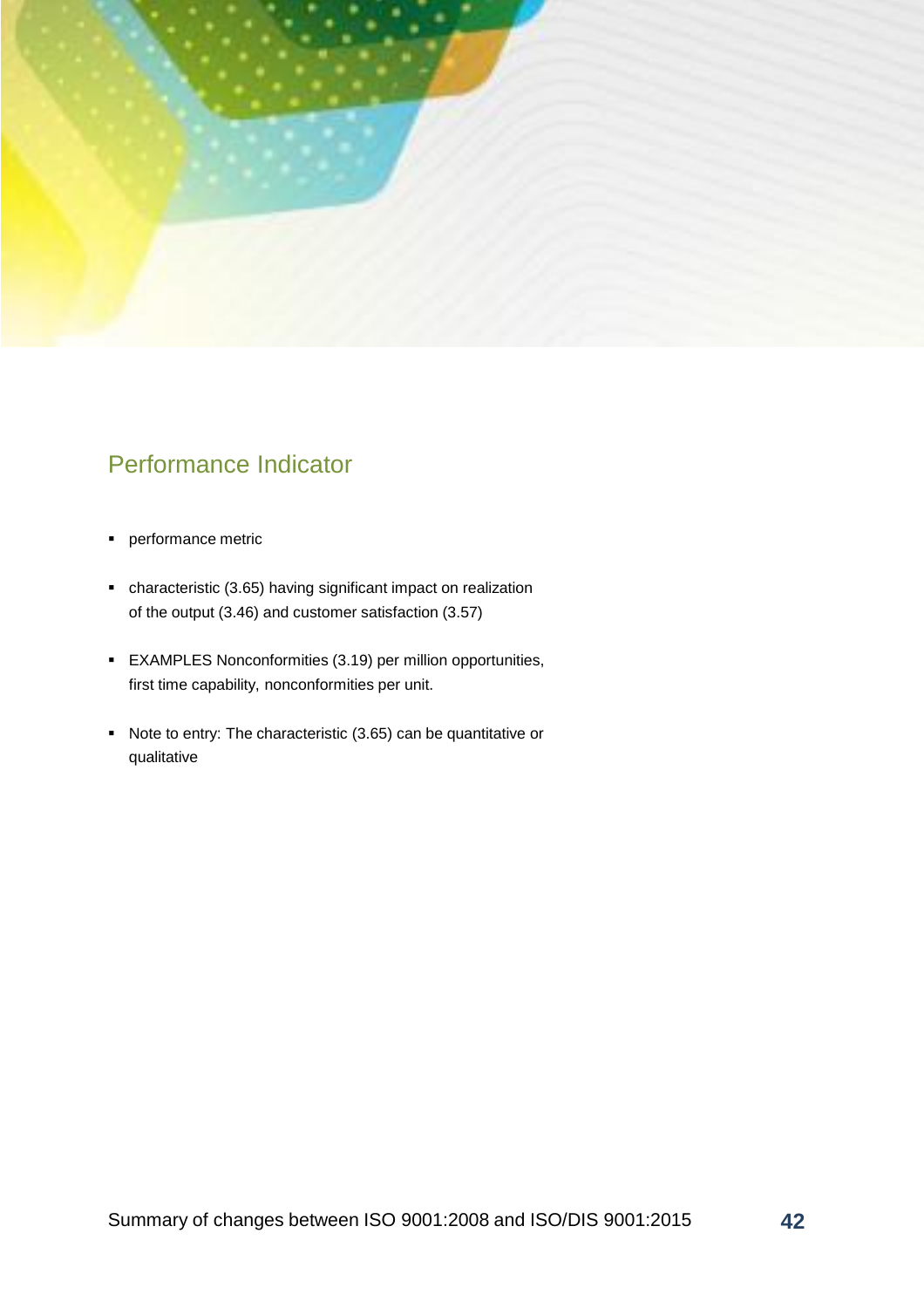

# More on outputs

 Many outputs comprise elements belonging to different generic output categories. Whether the output is then called service, product, software, hardware or processed material depends on the dominant element. For example, a car consists of hardware (e.g. tires), processed materials (e.g. fuel, cooling liquid), software (e.g. engine control software, driver's manual), and service (e.g. operating explanations given by the salesman).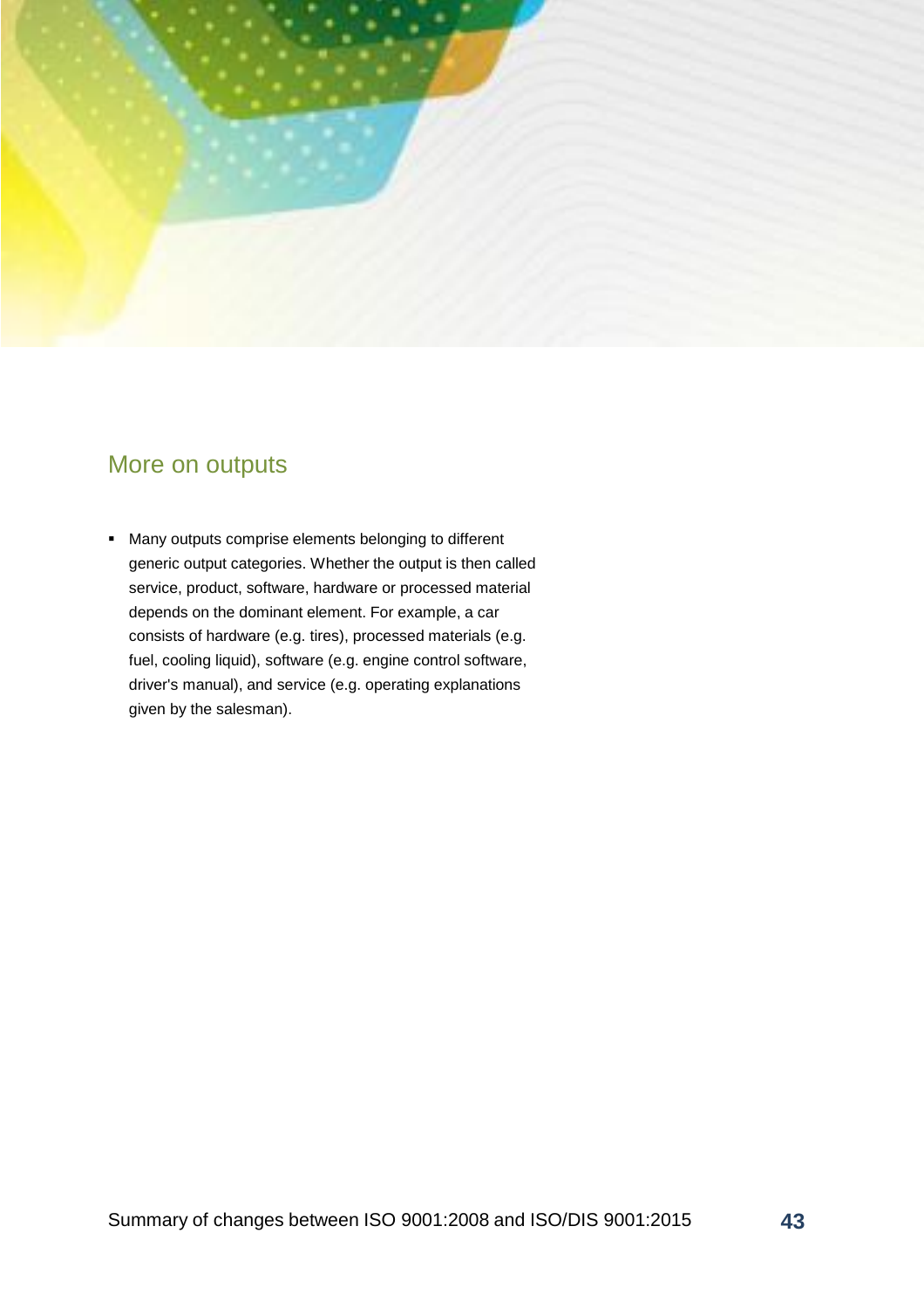

# Some News

- **·** information meaningful data (3.49)
- **·** information system network of communication channels used within an organization (3.01)
- **EXECUTE:**

available collection of information (3.50) being a justified belief and having a high certainty to be true

- data facts about an object (3.36)
- feedback
- opinions, comments and expressions of interest in a product, a service or a complaints-handling process
- **release**
- **•** permission to proceed to the next stage of a process (3.12)
- Note to entry: In English, in the context of software and documented information (3.11), the word "release" is frequently used to refer to a version of the software or the documented information itself.